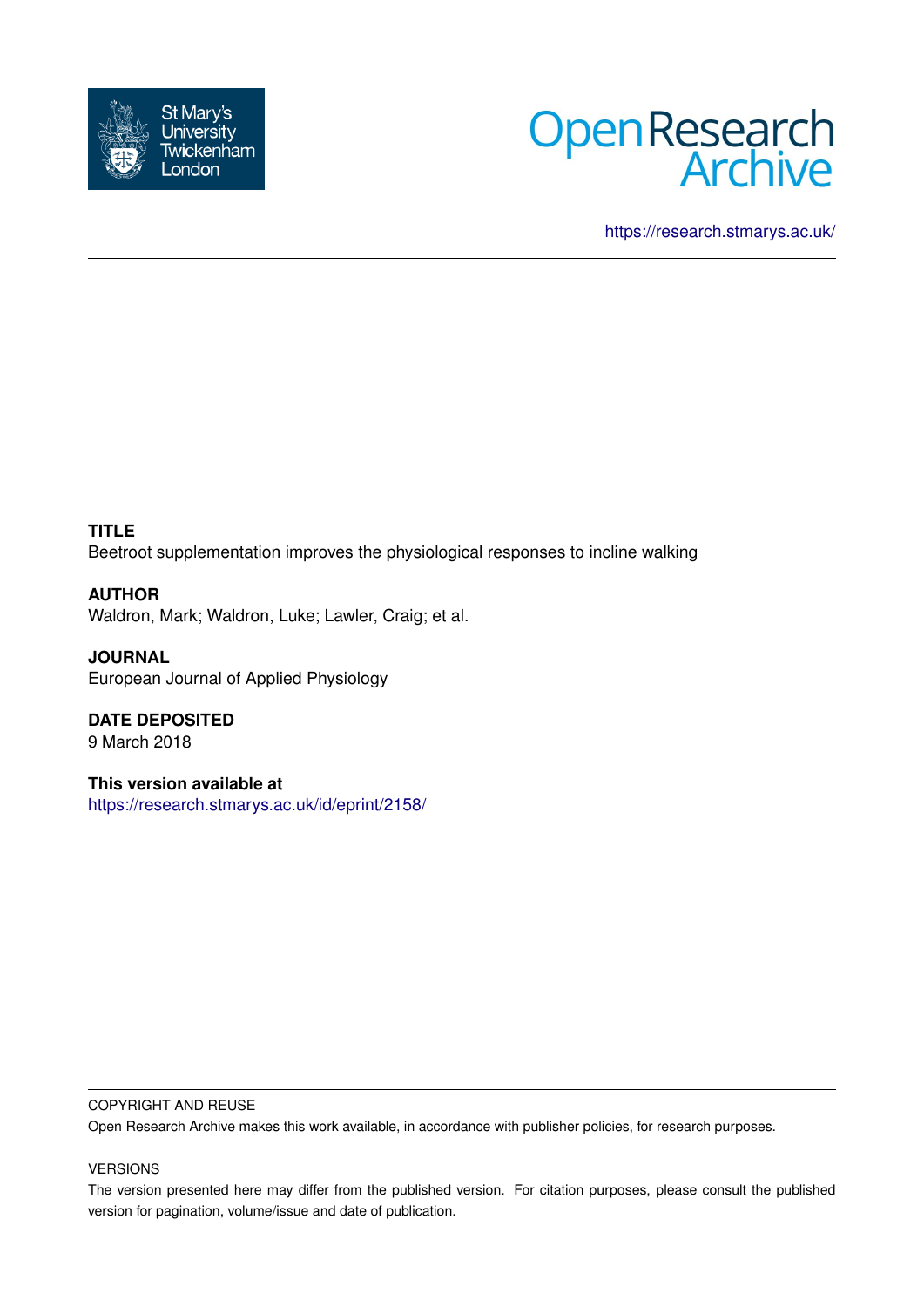| $\mathbf{1}$   | <b>Title:</b> Beetroot supplementation improves the physiological responses to incline walking                                                                                                                                    |  |  |
|----------------|-----------------------------------------------------------------------------------------------------------------------------------------------------------------------------------------------------------------------------------|--|--|
| $\overline{2}$ |                                                                                                                                                                                                                                   |  |  |
| 3              | <b>Authors:</b>                                                                                                                                                                                                                   |  |  |
| 4              | Mark Waldron <sup>1,2*</sup> , Luke Waldron <sup>3</sup> , Craig Lawlor <sup>2</sup> , Adrian Gray <sup>2</sup> , Jamie Highton <sup>4</sup>                                                                                      |  |  |
| 5              |                                                                                                                                                                                                                                   |  |  |
| 6              | <sup>1</sup> School of Sport, Health and Applied Science, St Mary's University, London, UK                                                                                                                                        |  |  |
| $\overline{7}$ | <sup>2</sup> School of Science and Technology, University of New England, Armidale, NSW 2350                                                                                                                                      |  |  |
| 8              | <sup>3</sup> Medical Education Centre, Royal Cornwall Hospitals NHS Trust, Truro, TR1 3LJ<br>$\boldsymbol{9}$<br>CH14BJ<br>$* =$ corresponding author<br><b>Contact Details for the Corresponding Author:</b><br>Dr. Mark Waldron |  |  |
| 10             | <sup>4</sup> Department of Sports and Exercise Sciences, University of Chester, Parkgate Road, Chester,                                                                                                                           |  |  |
| 11             |                                                                                                                                                                                                                                   |  |  |
| 12             |                                                                                                                                                                                                                                   |  |  |
| 13             |                                                                                                                                                                                                                                   |  |  |
| 14             |                                                                                                                                                                                                                                   |  |  |
| 15             | School of Sport, Health and Applied Science,                                                                                                                                                                                      |  |  |
| 16             | St Mary's University,                                                                                                                                                                                                             |  |  |
| 17             | Waldegrave Road,                                                                                                                                                                                                                  |  |  |
| 18             | Twickenham,                                                                                                                                                                                                                       |  |  |
| 19             | London,                                                                                                                                                                                                                           |  |  |
| 20             | <b>TW1 4SX</b>                                                                                                                                                                                                                    |  |  |
| 21             | mark.waldron@stmarys.ac.uk                                                                                                                                                                                                        |  |  |
| 22             |                                                                                                                                                                                                                                   |  |  |
| 23             |                                                                                                                                                                                                                                   |  |  |
| 24             |                                                                                                                                                                                                                                   |  |  |
| 25             |                                                                                                                                                                                                                                   |  |  |
| 26             |                                                                                                                                                                                                                                   |  |  |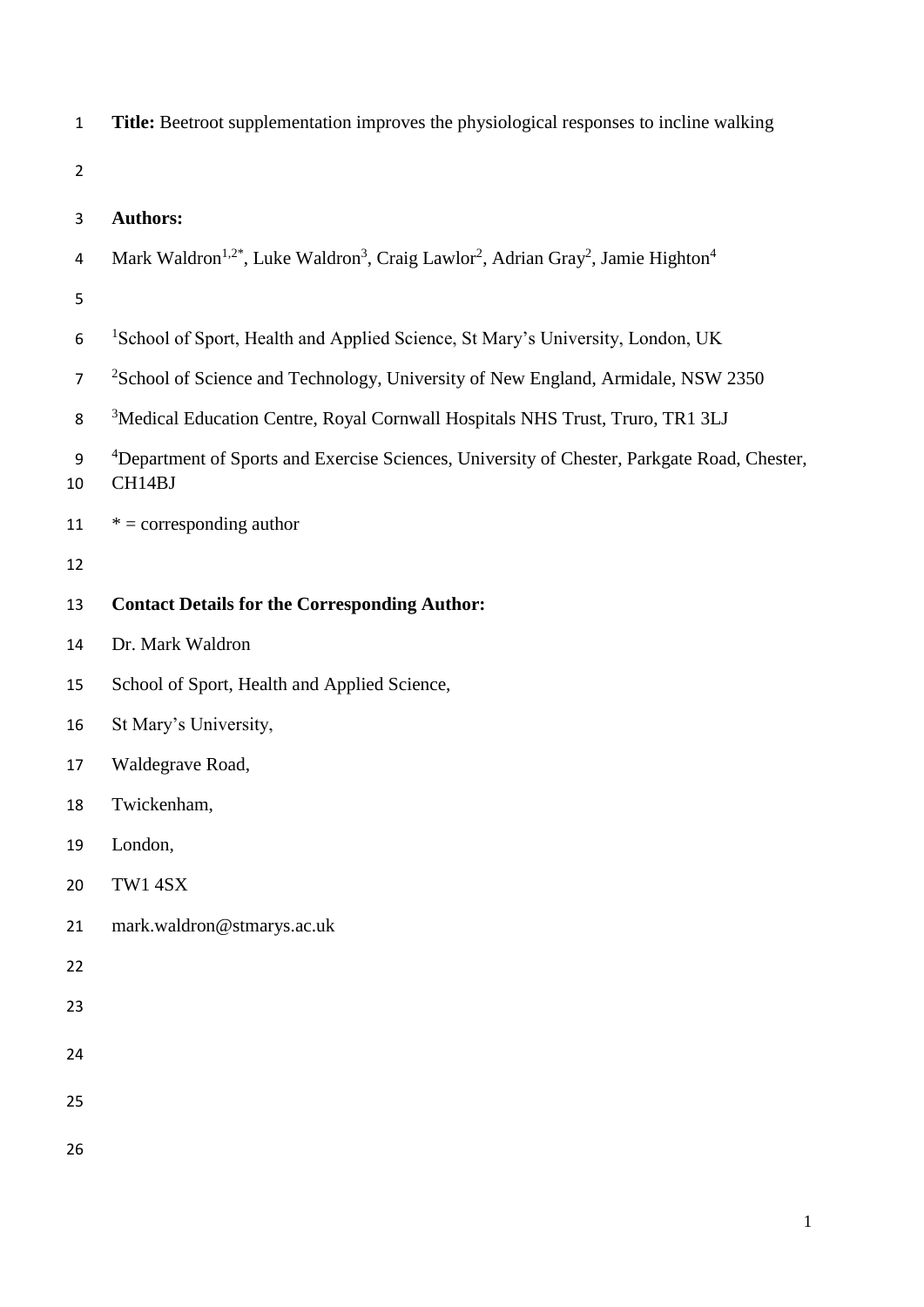### **Abstract**

 **Purpose:** We investigated the effects of an acute 24-h nitrate-rich beetroot juice supplement (BR) on the energy cost, exercise efficiency and blood pressure responses to intermittent walking at different gradients. **Methods:** In a double-blind, cross-over design, eight participants were provided with a total of 350 ml of nitrate-rich (~20.5 mmol nitrate) BR or placebo (PLA) across 24-h before completing intermittent walking at 3 km/h on treadmill at gradients of 1%, 5%, 10%, 15% and 20%. **Results:** Resting mean arterial pressure (MAP) 34 was  $\sim$ 4.1% lower after BR (93 *vs.* 89 mmHg; P = 0.001), as well as during exercise (102 *vs.*  99 mmHg; P = 0.011) and recovery (97 *vs.* 94 mmHg; P = 0.001). Exercising (1227 *vs.* 1129 36 ml/min P < 0.001) and end-stage (1404 *vs.* 1249 ml/min; P = 0.002) oxygen uptake ( $\dot{V}O_2$ ) was lower in BR compared to PLA, which was accompanied by an average reduction in phase II  $\dot{V}O_2$  amplitude (1067 *vs.* 940 ml/min; P = 0.025). Similarly, recovery  $\dot{V}O_2$  (509 *vs.* 458 39 ml/min;  $P = 0.001$ ) was lower in BR. Whole-blood potassium concentration increased from 40 pre-post exercise in PLA  $(4.1 \pm 0.3 \text{ vs. } 4.5 \pm 0.3 \text{ mmol/L}; P = 0.013)$  but not BR  $(4.1 \pm 0.31 \text{ m})$ *vs.*  $4.3 \pm 0.2$  mmol/L; P = 0.188). **Conclusions:** Energy cost of exercise, recovery of  $\dot{V}O_2$ , MAP and blood markers were ameliorated after BR. Previously reported mechanisms explain these findings, which are more noticeable during less efficient walking at steep gradients (15- 20%). These findings have practical implications for hill-walkers.

**Key words:** Nitrate; efficiency; energy cost; blood pressure.

- 
- 
- 
-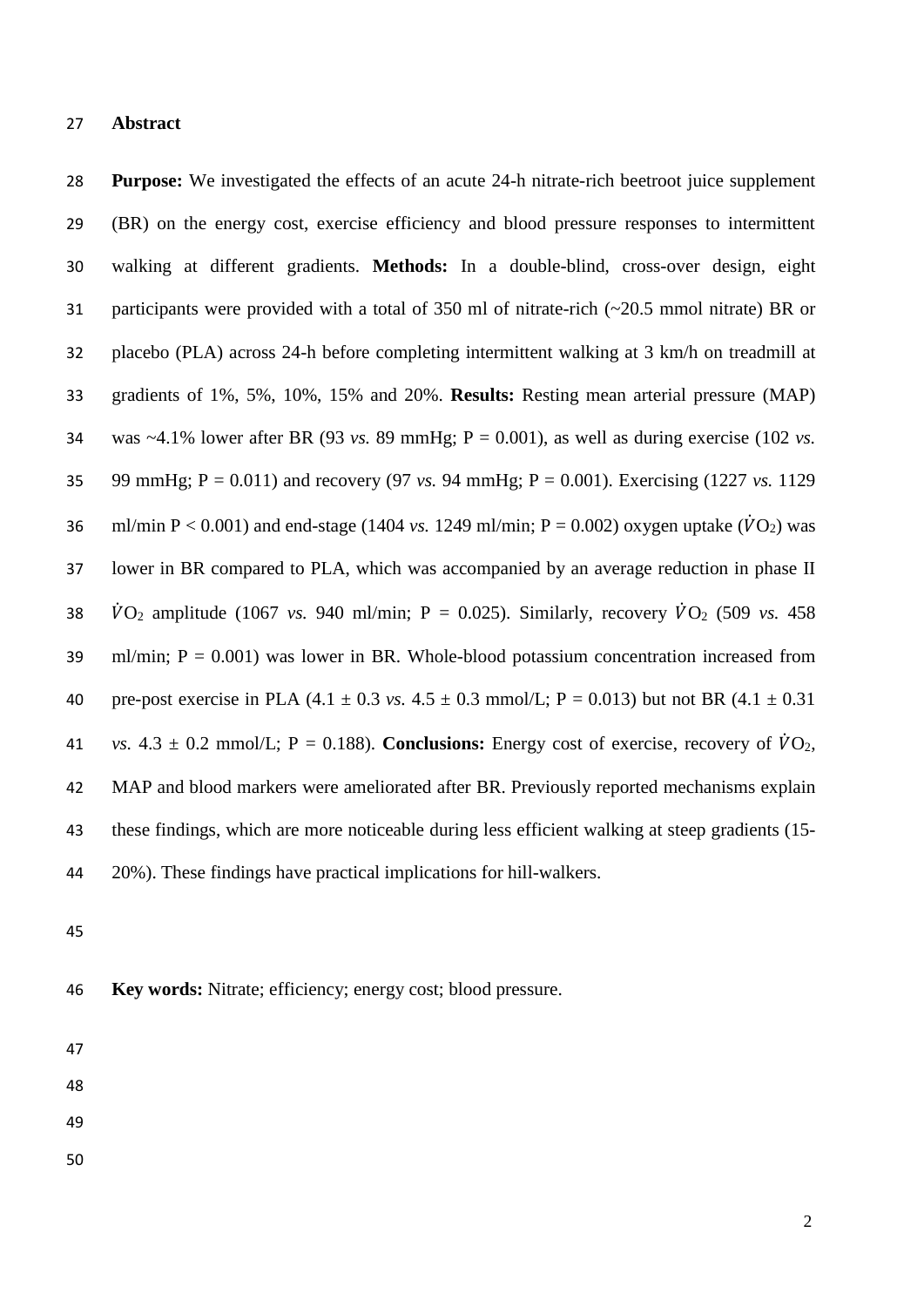# **Abbreviations**

- Adenosine triphosphate (ATP)
- Beetroot juice (BR)
- Blood lactate concentration (B[La])
- 55 Blood potassium concentration  $([K^+])$
- Blood pressure (BP)
- Coefficient of variation (CV%)
- Diastolic (DP)
- Energy cost of walking (Cw)
- Glucose concentration ([Glu])
- Gross efficiency (GE%)
- Heart rate (HR)
- Mean arterial pressure (MAP)
- Nitrate (NO3̅)
- 65 Nitrite  $(NO\bar{2})$
- Nitric oxide (NO)
- 67 Oxygen uptake  $(\dot{V}\text{O}_2)$
- Placebo (PLA)
- Rating of perceived exertion (RPE)
- 70 Sarcoplasmic reticulum calcium  $(SR-Ca^{2+})$
- Systolic pressure (SP)
- 72 Ventilatory threshold  $(V_T)$
- 
- 
- 
- 
-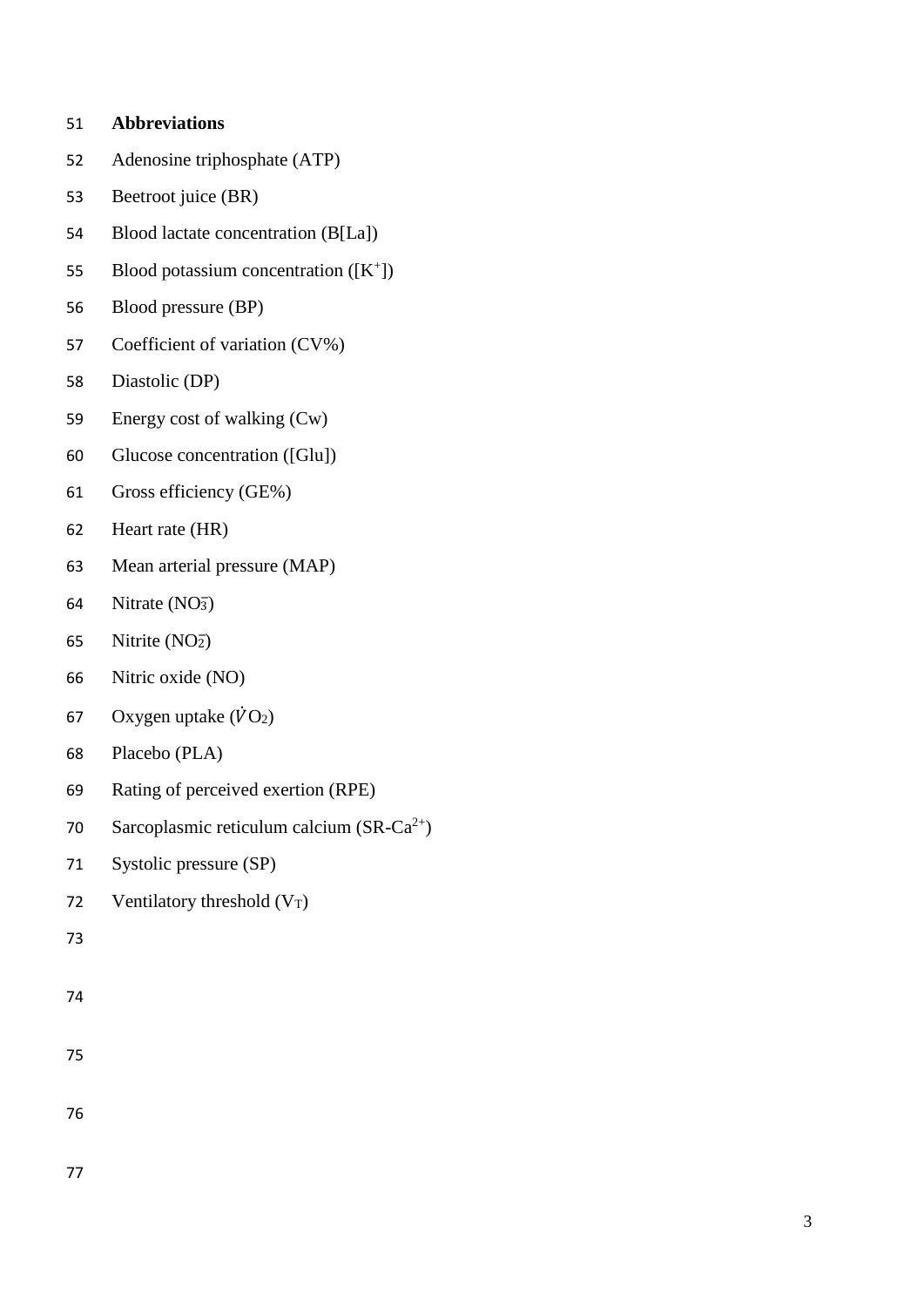#### **Introduction**

79 Supplementation of inorganic nitrate  $(NO<sub>3</sub>)$  in the form of a highly-concentrated beetroot 80 juice (BR) supplement (5.2 - 8.2 mmol of  $NO<sub>3</sub>$  per day), improves endurance performance (Bailey et al. 2009, 2010, 2015; Bryan et al. 2008; Lansley et al. 2011a; Wylie et al. 2013). 82 These effects are thought to be facilitated by the oxygen independent reductions of  $NO<sub>3</sub>$  to 83 nitrite (NO<sub>2</sub><sup>-</sup>) and nitric oxide (NO) (Bailey et al. 2012). The NO<sub>3</sub>-NO<sub>2</sub>-NO cascade 84 increases circulating  $NO<sub>2</sub>$ , which can be further reduced to NO under certain physiological conditions (Bryan et al. 2008). Thus, the availability of NO can be preserved when enzymatic synthesis of NO via nitric oxide synthase (NOS) has been compromised (Bryan et al. 2008). 87 The role of the  $NO<sub>3</sub>$ -NO<sub>2</sub>-NO pathway is potentiated during intense exercise, in particular, owing to the mild hypoxic and/or acidic conditions induced in the working skeletal muscle (Jones et al. 2016).

 Nitric oxide is a key regulator of blood pressure (BP) and a signalling molecule for smooth muscle surrounding the endothelium (Gilchrist et al. 2011). These mechanisms permit vasodilation of blood vessels and enhance blood flow to the working musculature (Ferguson 94 et al. 2013). Accordingly, reduced BP is common after  $NO<sub>3</sub>$  supplementation during rest (Bailey et al. 2009; Bond et al. 2013, 2014; Kapil et al. 2010; Vanhatalo et al. 2010; Webb et al. 2008) and exercise (Bond et al. 2013, 2014; Choi et al. 2016; Kenjale et al. 2011; Oggioni et al. 2017). The combination of increased muscle blood flow and reduced oxygen extraction at the site of the working musculature leads to enhanced exercise tolerance (Bailey et al. 2010). The latter finding has been attributed to an enhanced efficiency of oxidative adenosine triphosphate (ATP) turnover in the mitochondria (Larsen et al. 2011). Mammalian studies have demonstrated that other factors, such as improved sarcoplasmic reticulum calcium (SR- $Ca^{2+}$ ) handling, might also contribute to improved exercise tolerance following NO<sub>3</sub>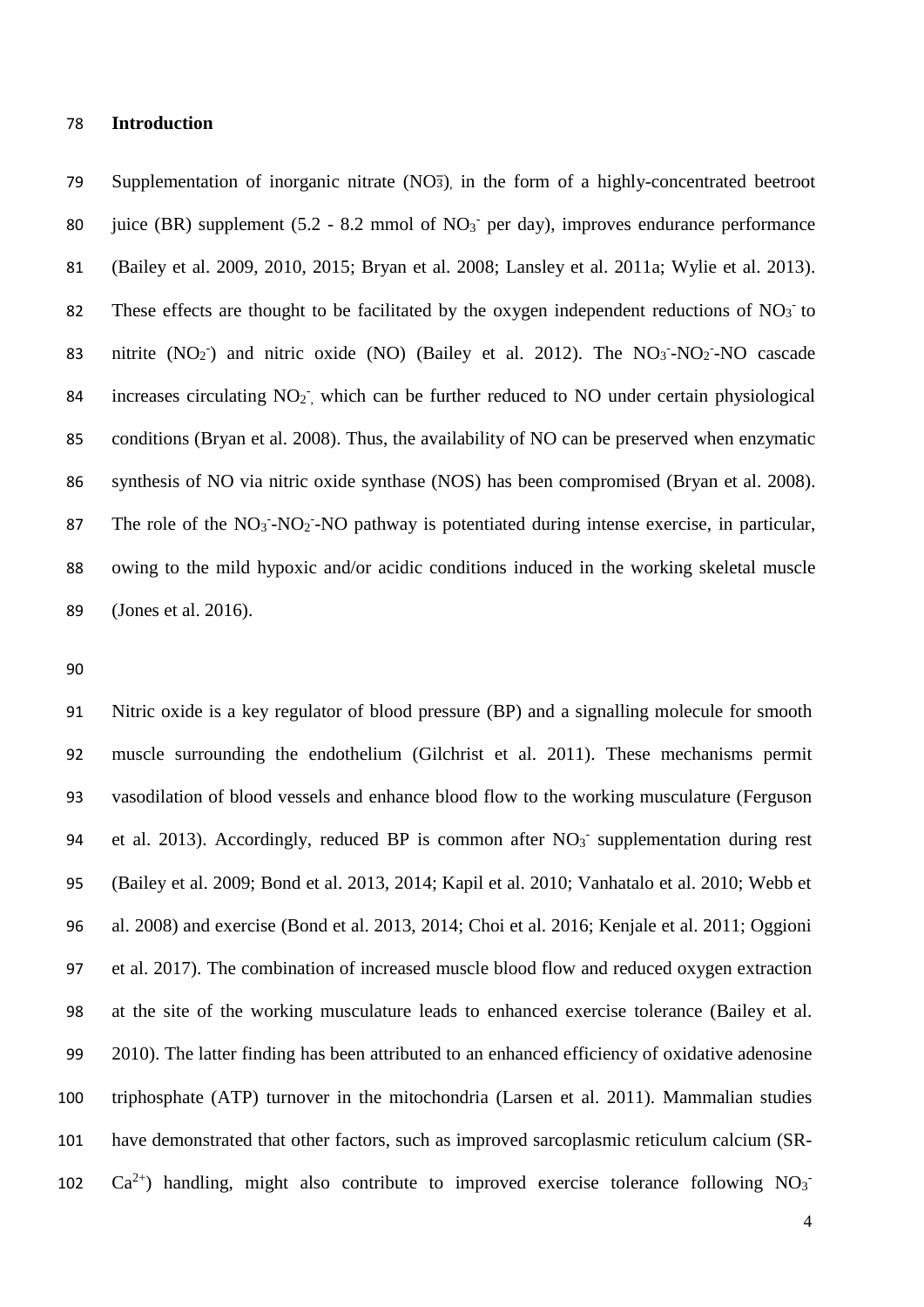supplementation (Hernández et al. 2011). However, recent studies have demonstrated that longer (> 7 days) supplementation periods would be necessary to induce such changes in calcium handling proteins and point to alternative mechanisms, such as increased emission of mitochondrial reactive oxygen species and their possible effects on muscle contractile apparatus (Whifield et al. 2016). Nevertheless, these mechanisms contribute to a decreased ATP turnover for a given power output (Bailey et al. 2010), thus improving exercise 109 economy across a variety of work-rates, with a notable 12 % reduction in the  $O_2$  cost ( $\dot{V}O_2$  amplitude) of walking at fixed gradients of 1% (Lansley et al. 2011b) and preferable 111 alterations in the pulmonary oxygen uptake  $(\dot{V}O_2)$  kinetics of older adults (Kelly et al. 2013).

113 BR supplementation has not improved endurance performance or lowered exercising  $\dot{V}O_2$  in all cases, particularly when administered to elite endurance athletes (Christensen et al. 2012; Peacock et al. 2012; Boorsma et al. 2014). The inconsistent findings have been ascribed to the aerobic fitness level of the athletes (Porcelli et al. 2015) and might relate to the lower 117 reliance on the  $NO<sub>3</sub>$ -NO<sub>2</sub>-NO pathway or the presumed higher proportions of type I muscle fibre among well-trained endurance athletes. This is consistent with the evidence that the 119 effects of NO<sub>3</sub><sup>-</sup> are potentiated in type II muscle fibre (Hernández et al. 2011; Ferguson et al. 2013). As such, certain forms of locomotion that mandate the recruitment of type II muscle fibre could be affected differently by BR supplementation compared to those without, particularly when performed by non-elite athletes.

 Incline walking is a popular and effective mode of exercise for physical fitness (Ainslie et al. 2002, 2005; Gottschall and Kram 2006) but will present a challenge to certain populations or vocations. The energy cost of walking (Cw) increases as a function of surface incline (Minetti et al. 2006). The external work done to walk on gradients between 1% and 20% comprises a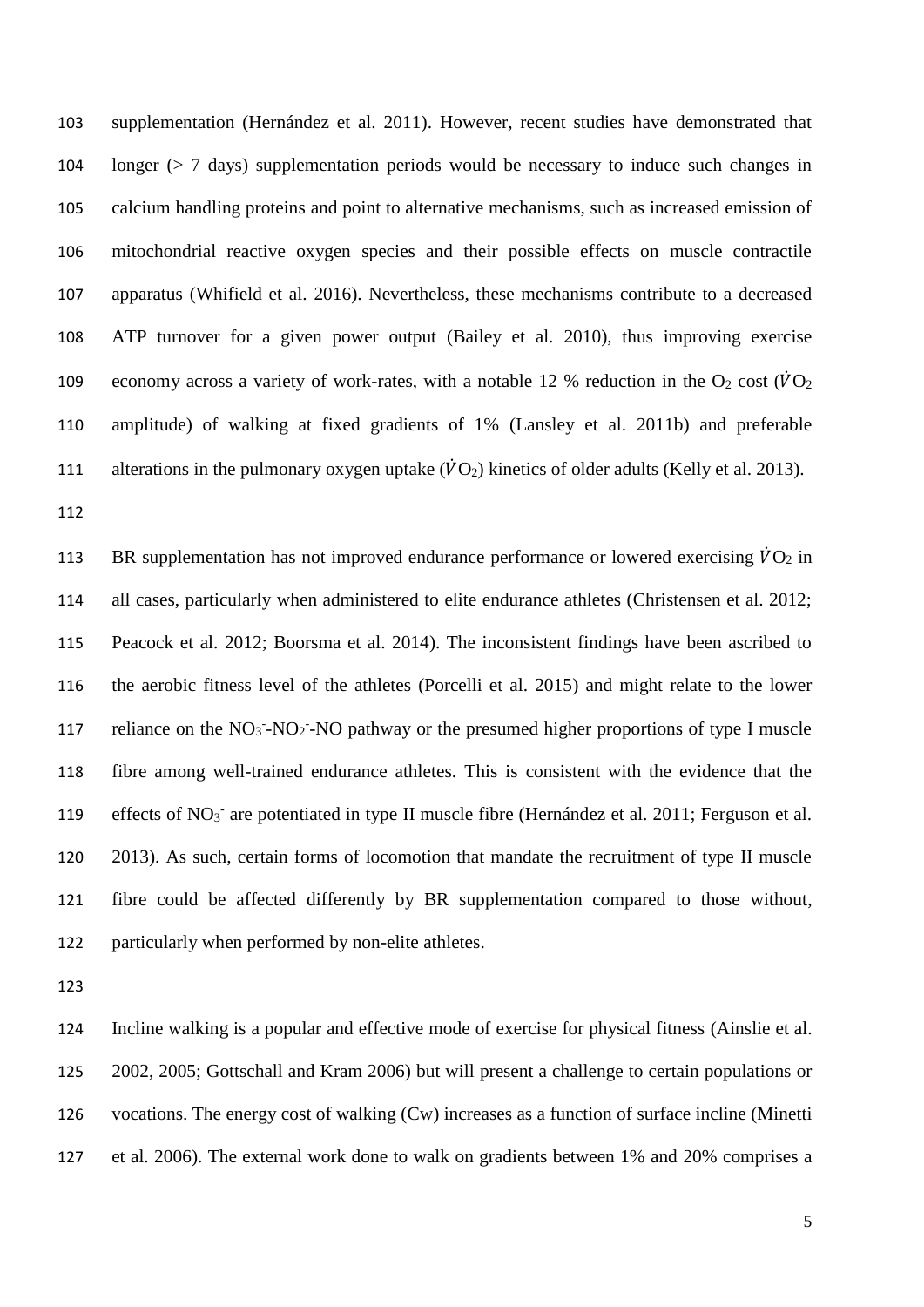combination of negative and positive contributions (Minetti et al. 2006). On extreme uphill slopes (20%), this work becomes entirely positive and reaches a mechanical efficiency (i.e. ratio of mechanical work for vertical displacement to the energy expended) equivalent to 131 concentric muscle contraction (Margaria et al. 1963). Negative work is more efficient (~ 80%), yet diminishes as a function of walking gradient, meaning there is a greater reliance on less efficient (~ 25%) positive work (Minetti et al. 2006). When walking uphill at progressively steeper inclines, muscle recruitment strategies are proportionally altered to coincide with the leading leg performing longer and more forceful concentric muscle contractions (i.e. more positive work) (Gottschall and Kram 2006). Consequently, greater lower-limb muscle activation (Vernillo et al. 2017), anaerobic metabolism (Sloniger et al. 1997; Staab et al. 1992) and perception of effort (Kolkhorst et al. 1996) is evident during uphill locomotion, compared to level exercise at the same speed. These observations reflect a change in the muscle recruitment patterns of the lower limbs and a logical reliance on type II muscle fibres to support the more forceful and concentrically-biased muscle contraction.

143 Whilst it is known that dietary  $NO<sub>3</sub>$  can enhance muscle efficiency in humans, rodent studies 144 have shown that  $NO_3$  supplementation can improve muscle  $O_2$  delivery in musculature with a high type II fibre distribution (Ferguson et al. 2013), where it also improves  $SR-Ca^{2+}$  storage and release (Hernández et al. 2011). It has recently been proposed that the ergogenic 147 properties of NO<sub>3</sub> are fibre type dependent (Jones et al. 2016). In support of this, Breese et al. 148 (2013) reported faster  $\dot{V}O_2$  kinetics and improved time to exhaustion during step-exercise, designed to elicit the recruitment of higher order motor units. It is therefore feasible that 150 consumption of  $NO<sub>3</sub>$  can improve the efficiency of uphill walking, owing to the constrained changes in gait pattern toward a less efficient form of locomotion and an increased reliance on type II muscle fibres as the gradient increases. Indeed, a recent study demonstrated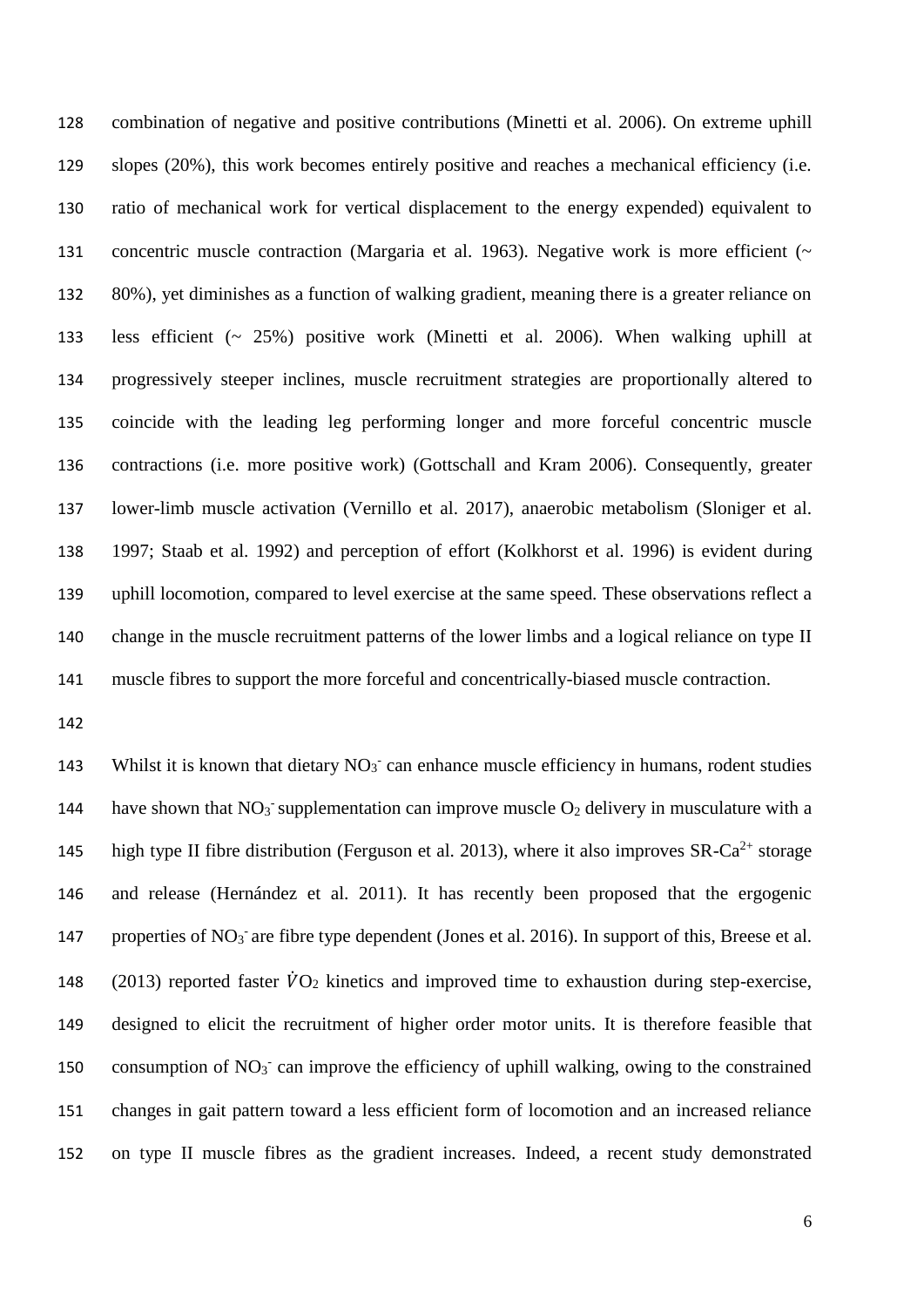153 lowered  $\dot{V}O_2$  after BR supplementation during loaded uphill walking at 10% gradients in 154 hypoxic (fraction of inspired  $O_2 = 11.7\%$ ) conditions (Shannon et al. 2017). However, the effects of BR supplementation on the physiological responses to incline walking at different gradients have not been systematically investigated among unloaded subjects in normoxic 157 conditions. Accordingly, this study aimed to assess the effects of an acute 24-h NO<sub>3</sub>-rich BR supplement on the energy cost, exercise efficiency and BP responses to intermittent walking at different gradients. We hypothesized that the BR supplement would reduce the cost of exercise as a function of the exercise intensity and ameliorate recovery between exercise bouts, including a reduction in BP during rest and exercise.

**Methods**

## *Participants and design*

166 Eight participants (5 male (age  $27 \pm 2$  years; stature  $1.74 \pm 0.09$  m; body mass  $81.4 \pm 7.3$  kg;  $\dot{V}O_{2\text{max}}$  56.8  $\pm$  7.8 ml/kg/min) and 3 female (age 29  $\pm$  5 years; stature 166  $\pm$  4 cm; body mass 168 60.0  $\pm$  6.1 kg;  $\dot{V}O_{2\text{max}}$  38.0  $\pm$  10.4 ml/kg/min) provided written informed consent to take part in this study. The participants were all recreationally active and regularly hill-walked as part of their occupation or leisure activities. The participants were all naive to the effects of beetroot juice on exercise. After baseline measures and familiarisation, in a double-blind, randomized cross-over design, the participants were either supplemented with a total of 350 ml of BR, in the form of beetroot shots, which were consumed at three evenly-spaced periods in the 24-h before the exercise trial, or a placebo (PLA), one week apart. After 24-h of supplementation, the participants completed a randomized, intermittent, inclined walking 176 protocol on a treadmill, while their physiological  $(\dot{V}O_2)$ , blood lactate concentration (B[La]), 177 blood potassium concentration  $([K^+])$ , heart rate  $(HR)$  and continuous BP), perceptual (rating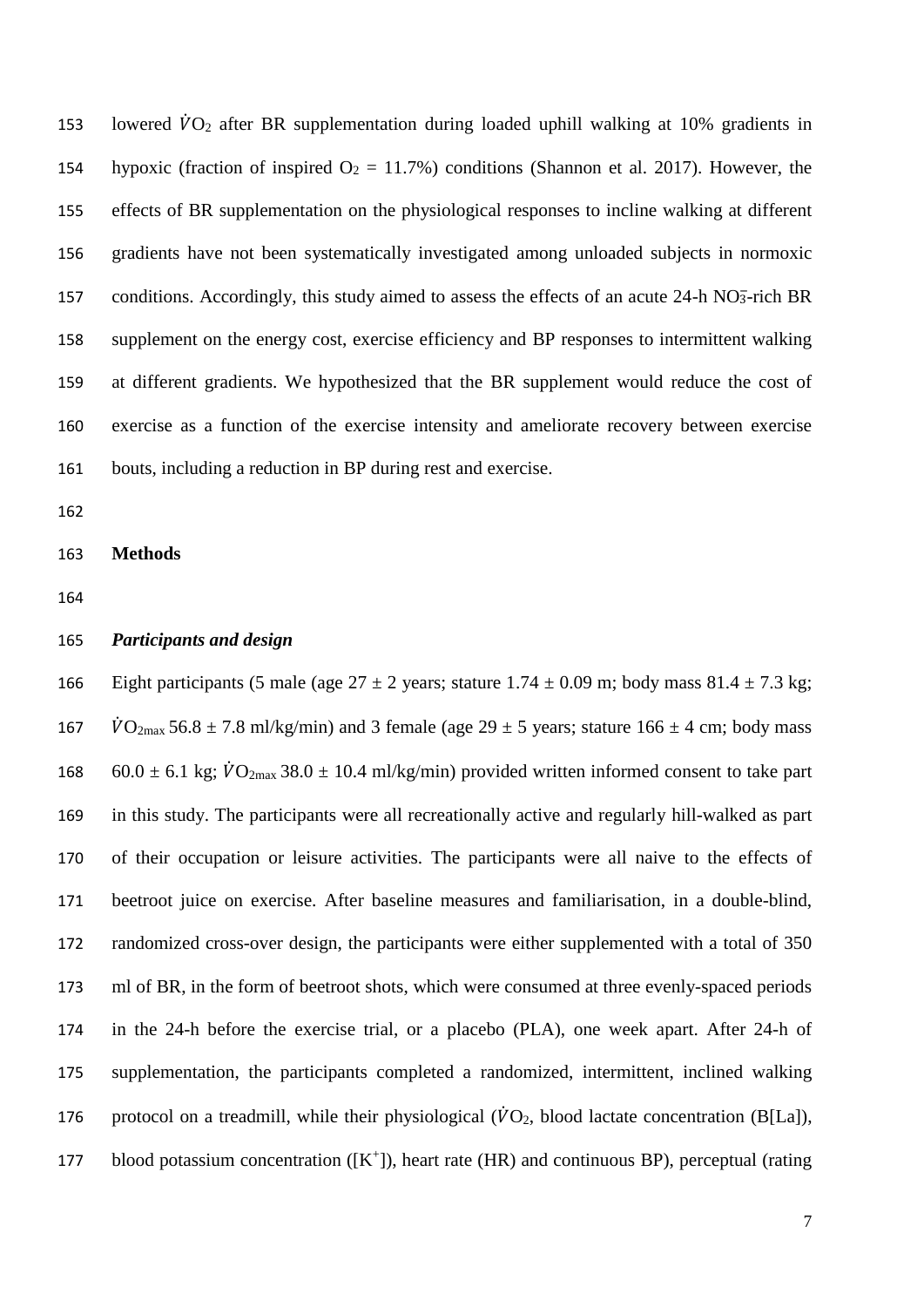of perceived exertion; RPE) and gross mechanical work was measured. The participants were instructed to arrive at least 3-h post prandial, abstain from heavy exercise, caffeine intake, 180 anti-bacterial mouthwash and NO<sub>3</sub>-rich foods in the 48-h before and during the study. Food diaries were completed to ensure compliance with these instructions. This study was granted institutional ethical approval and was conducted in accordance with the ethical standards laid down in the 1964 Declaration of Helsinki.

#### **Procedure**

# *Baseline measurements*

 The participants visited the laboratory on three occasions. On their first visit, the participants were screened to ensure low-risk stratification, including assessment of resting BP and the completion of extended health questionnaires (Exercise Sport Science Australia). Resting BP was measured from the left brachial artery, using an automated sphygmomanometer (Omron M7 BP Monitor, OMRON Healthcare Europe, Hoofddrop, Netherlands) after sitting for 15- min in a quiet room. The average systolic (SP), diastolic (DP) and mean arterial pressures (MAP) of three measurements was recorded, calculated as: (MAP) (MAP = DBP + 0.33 (SBP–DBP)). This method of BP measurement was adopted at baseline, for screening purposes, whereas continuous measurements were performed for all subsequent visits. A HR monitor was strapped across the participants' chest and synchronized with a wrist watch (V800, Polar, Kempele, Finland) to record resting HR. Whilst seated in the same position, baseline venous blood was drawn from the participants' right arm at the antecubital fossa, using a hypodermic needle and a lithium-heparinized vacutainer (4 ml). The whole blood was 200 immediately tested for blood glucose ([Glu]) and  $[K^+]$  concentrations using a mobile analyser (iSTAT analyser, Abbott Point of Care Inc, Princeton, NJ) with a manufacturer-reported coefficient of variation (CV%) of 1.1%. The remaining and whole blood was then centrifuged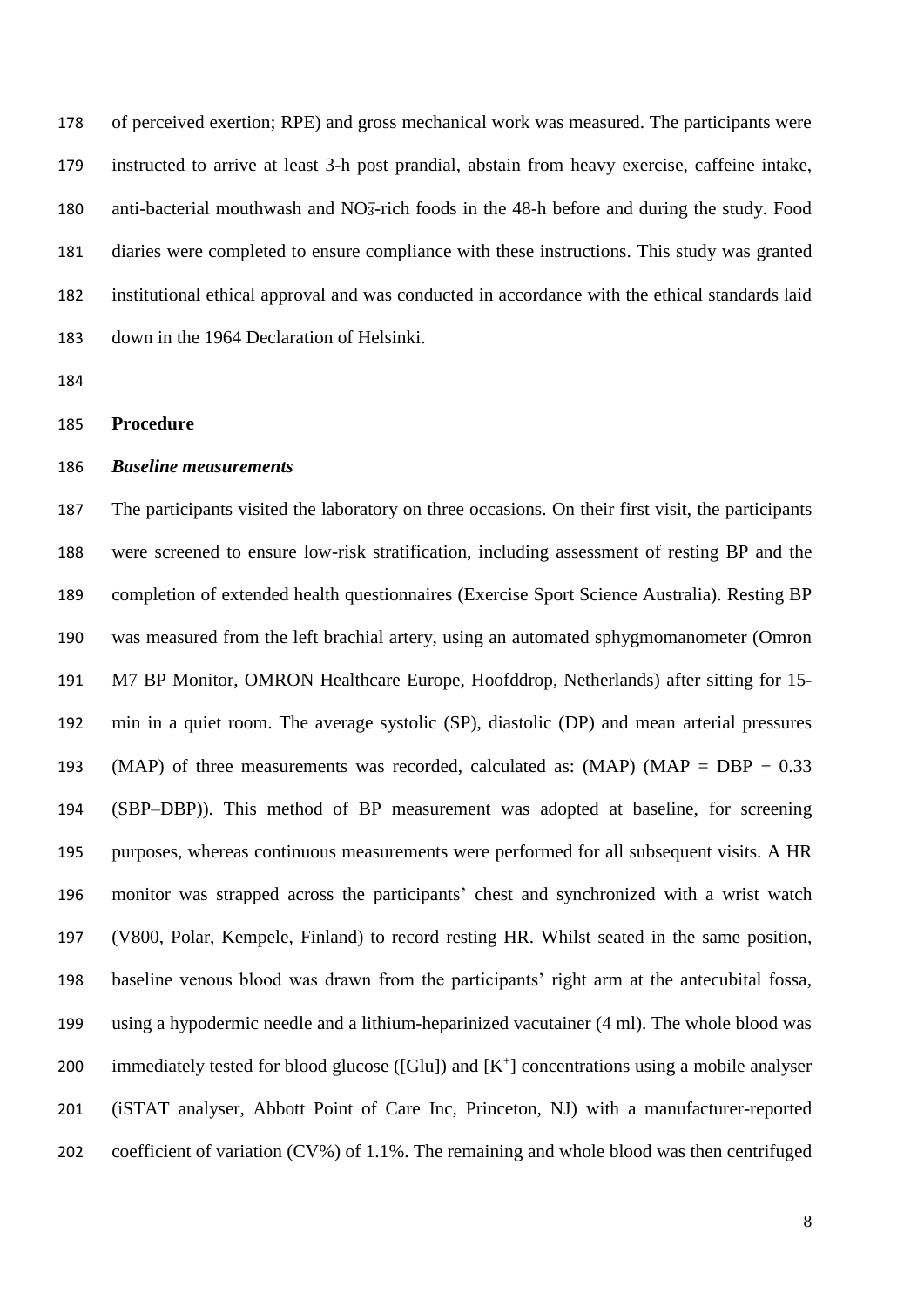203 at 4,000 r/min and 4 °C for 10-min, after which the plasma was immediately stored at -80 °C. 204 Blood plasma was later thawed and analysed for  $NO<sub>3</sub><sup>-</sup>$  using a colorimetric assay, with an intra-assay CV% of 2.7, and an ELISA with an intra-assay CV% of 6.3, respectively (see http://www.abnova.com/products/products\_detail.asp?catalog\_id=KA1342). Plasma insulin was measured using a solid phase two-site enzyme immunoassay, with an intra-assay CV% of 6.4 and an inter-assay CV of 8.5 (see http://www.abnova.com/products/products\_detail.asp?catalog\_id=KA0921) .

 The participants also completed an incremental, maximal treadmill test on their first visit, to 212 establish  $\dot{V}O_{2\text{max}}$  and ventilatory threshold (V<sub>T</sub>). An adapted Bruce protocol was performed on a calibrated motorized treadmill (Mercury® Med, hpcosmos sports & medical gmbh; Nussdorf-Traunstein, Germany), beginning at 2.7 km/h and 0% gradient and increasing by speed and gradient every 3-min until volitional exhaustion. This test was selected to familiarize the participants to gradient walking, as well as incorporating a warm-up stage into 217 the test and providing a measurement of  $\dot{V}\text{O}_{2\text{max}}$ . Pulmonary gas was measured continuously using a breath-by-breath gas analyser (Jaegar, Oxycon Pro, Viasys Healthcare, Hoechberg, Germany). The gas analyser and flow turbine were calibrated before each test using a known 220 gas mixture (15%  $O_2$  and 5%  $CO_2$ ) and a 3-L syringe, respectively (Hans Rudolph, Kansas 221 City, KS).  $\dot{V}O_{2\text{max}}$  was determined as the mean value recorded over the final 30-s of the test. 222 The same gas analyser was used throughout the study and calibrated identically, with a CV% 223 of 4.3. The  $V_T$  was determined using the V-slope method, which has previously been used during 3-min incremental stages (Amman et al. 2004). The vertical mechanical power output 225 (W) was calculated at the  $V_T$  according to Minetti et al. (2006) as: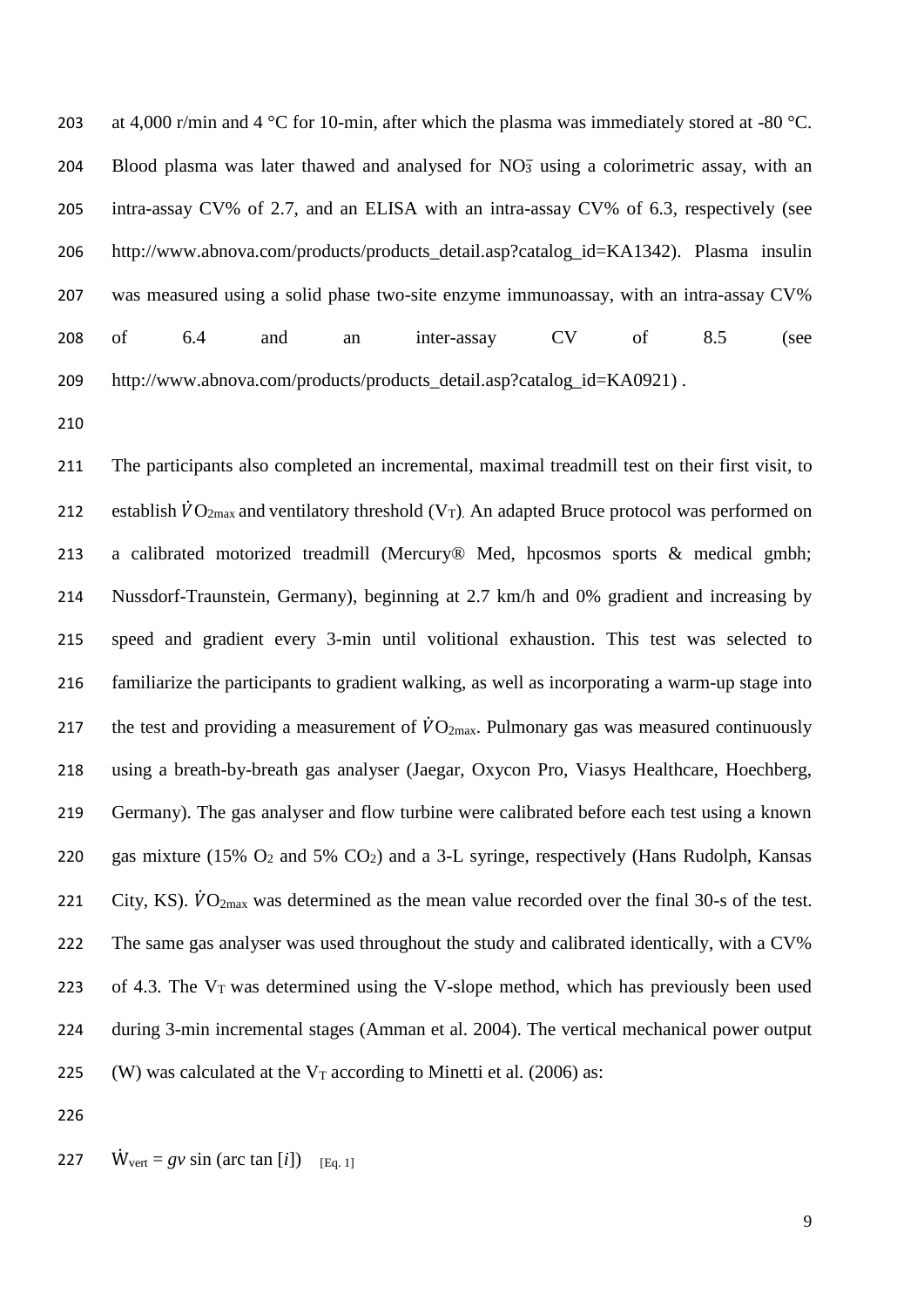229 where  $g = \text{gravity (m/s/s)}, v = \text{treadmill velocity (m/s) and } i = \text{the treadmill gradient.}$ 

 The power output was subsequently used to delineate moderate and heavy exercise domains. The aim of the final experimental protocol was to exercise participants below the heavy 233 exercise domain, at fixed gradients and speeds. As such, the power output at  $V_T$  was measured to ensure that it was higher than the highest power output used in the final test protocol. The mean of the highest power output to be performed during the experimental trial 236 was calculated *a-priori* as  $108 \pm 18$  W, while the mean power output at  $V_T$  was  $165 \pm 29$  W, 237 with no participants achieving a  $V_T$  power output lower than the highest power output in the experimental protocol. Therefore, all participants were exercising below the heavy intensity 239 domain during the study. The mean  $\% \dot{V}O_{2\text{max}}$  during the highest intensity (20 % gradient) 240 trials was  $52 \pm 14$  % and  $48 \pm 13$  % in the PLA and BR conditions, respectively.

## *Experimental protocol*

 At baseline testing, the participants were randomly assigned to one of the two conditions and returned to the laboratory 24-h later (am) to receive their first of three supplements, in the 245 form of two NO<sub>3</sub>-rich BR shots  $(2 \times 70 \text{ ml} \sim 4.1 \text{ mmol NO}_3$  per shot; Beet it, James White Drinks Ltd., Ipswich, UK) or PLA (isocaloric fruit juice and maltodextrin mixture). The drinks were opened 10-min before their arrival at the laboratory and provided in identical opaque containers. The drinks were consumed within 30-s by all participants. The participants visited the laboratory to take their supplements on two further occasions across 250 the subsequent 24-h period, with the second beverage  $(2 \times 70 \text{ ml} \sim 4.1 \text{ mmol NO}_3$  per shot or 251 PLA) consumed mid-way between the first and final serving. The final drink  $(1 \times 70 \text{ ml} \sim 4.1)$ 252 mmol NO<sub>3</sub> per shot or PLA) was consumed 1.5-h prior to testing  $(\sim 2-2.5$ -h prior to exercise).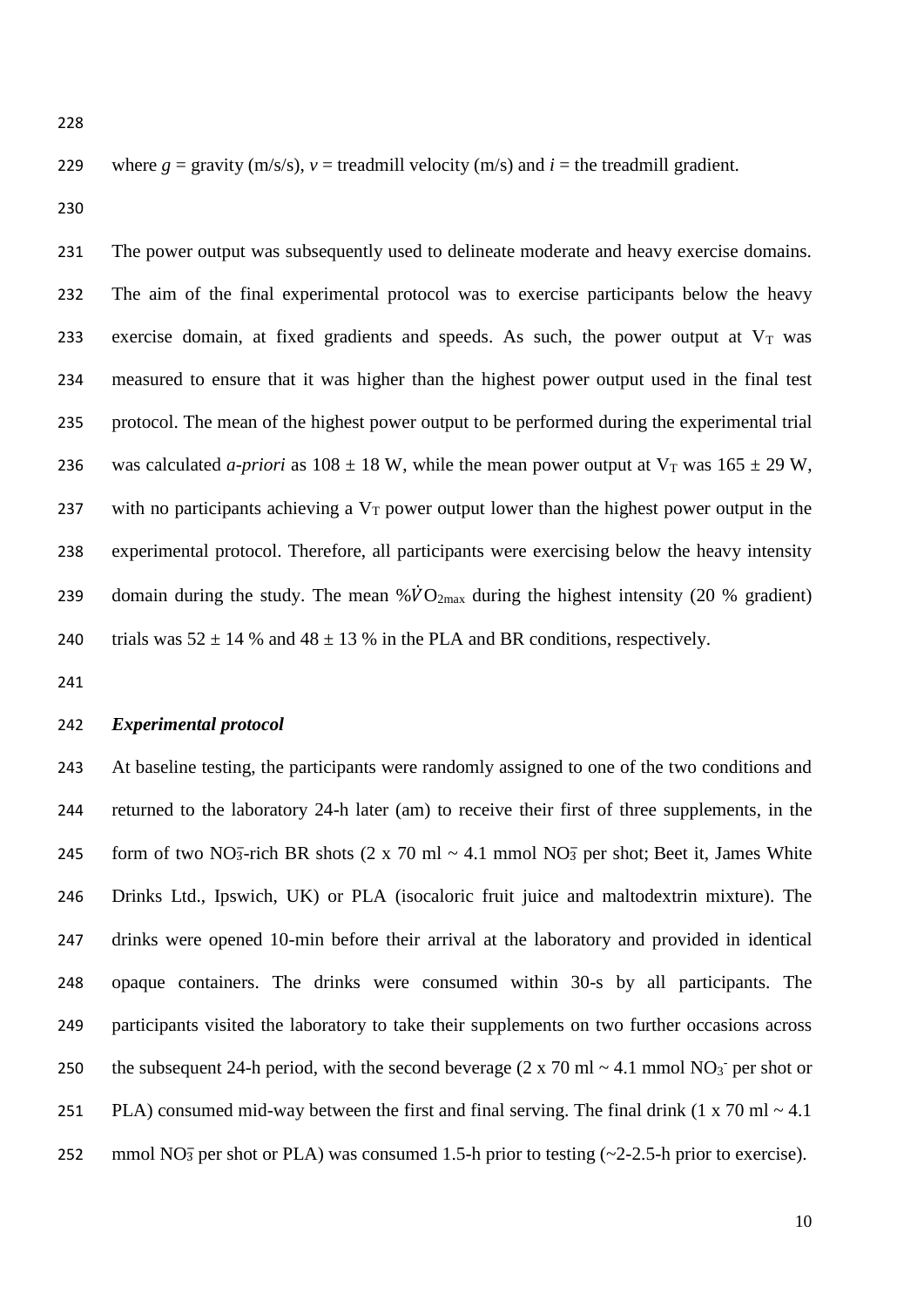On the morning of each visit to the laboratory, resting BP, HR was measured and venous

 blood was drawn after 15-min of seated rest. The participants then mounted the treadmill and were fitted with a continuous BP monitor (Finometer MIDI, Finapres Medical Systems, Amsterdam, The Netherlands), designed to measure brachial BP using photoelectric plethysmography of the finger pressure waveform (Wesseling 1995). The Finapres® device was fitted to the left arm of each participant. Specifically, the device was fitted by securing an inflatable plastic bladder (50 µm and 55 mm length) between the distal and proximal inter- phalangeal joint of the middle finger, which housed an infrared light-emitting diode (950 nm emission) and detector. This was connected to a front-end unit via an air hose. The front-end unit was attached to the left wrist using a Velcro strap. The front end was connected to the main unit and pump inside the Finometer MIDI. A height correction unit was also fitted to the front-end unit to automatically correct for hydrostatic pressure changes due to movement in hand position relative to the heart. During the experimental protocol, the participants walked with a natural arm carriage, with their fingers relaxed and without holding on to the treadmill. A laptop was connected to the Finometer MIDI and the raw 200 Hz data were analysed using the BeatScope® software (Version 1.1, Finapres Medical Systems BV, Arnhem, Netherlands). BeatScope® software was used to reconstruct mean brachial pressure from the finger-pulse pressure waveform. The Finapres® was activated 1-min prior to recording to allow for calibration. The calibration is performed automatically through the Physiocal software in the device, which was activated during the trials. Any interruption of the recording owing to calibration was removed from the data set. No further filtering was applied to the data. MAP was reported during exercising and resting conditions. The inter- day walking MAP CV of this device ranged from 1.6-3.2 %, increasing as a function of exercise intensity (i.e. gradient).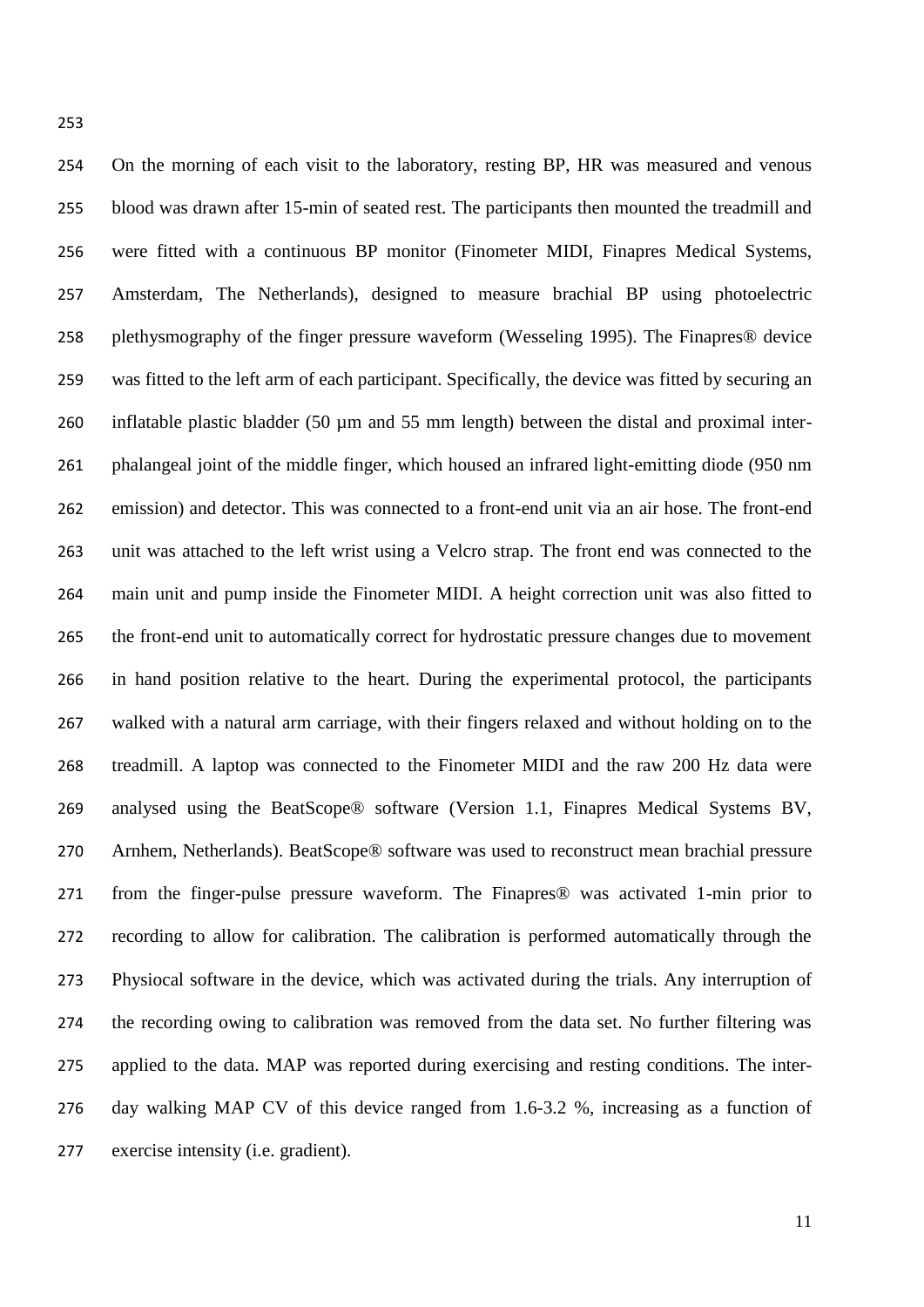Prior to exercise, a finger-prick capillary sample of blood was then drawn from the index finger of the participant whilst standing on the treadmill, which was measured for B[La] using a hand-held analyser (Lactate Pro; Arkray KDK Corp., Kyoto, Japan), which has a CV% of 3.1. The participants were then fitted with the face mask of the breath-by-breath gas 283 analyser, where 3-min measurements of  $\dot{V}O_2$ , respiratory exchange ratio (RER), HR, and continuous BP were recorded during quiet standing. These measurements were continued for the remainder of the protocol. After quiet standing measurements, the participants began the 286 intermittent walking trial, which comprised  $5 \times 5$ -min bouts of walking at randomized 1%. 5%, 10%, 15% or 20% inclines, at a fixed speed of 3 km/h, with each exercise stage interspersed by 5-min of quiet standing. No talking was permitted by participants during the trial. B[La] was measured 1-min post exercise bout, while RPE was provided by the participants in the final 15-s of each bout. Final venous blood draws were performed no more than 5-min after the final exercise stage.

 The rest-recovery configuration of the protocol permitted the measurement of on-pulmonary  $\dot{V}O_2$  kinetics during intermittent exercise and prevented interference of  $\dot{V}O_2$  responses 295 between repeated exercising bouts. Raw  $\dot{V}O_2$  data were filtered to remove errant breaths more than 4 SD from the local mean. After interpolating breath-by-breath data to 1-s values, the  $297 \text{ VO}_2$  on-kinetics were modelled using a non-linear least squares fitting procedure in a custom programme (Microsoft Excel). After excluding the first 20-s of data on-transients, a mono- exponential model was used to characterize all trials, as they were performed below the heavy intensity domain. On-transients were modelled based eq. 2:

302 
$$
\Delta \dot{V} O_2(t) = \text{base} \dot{V} O_2 + A \left[ 1 - e^{-(t - TD)/\tau} \right]
$$
 [Eq. 2]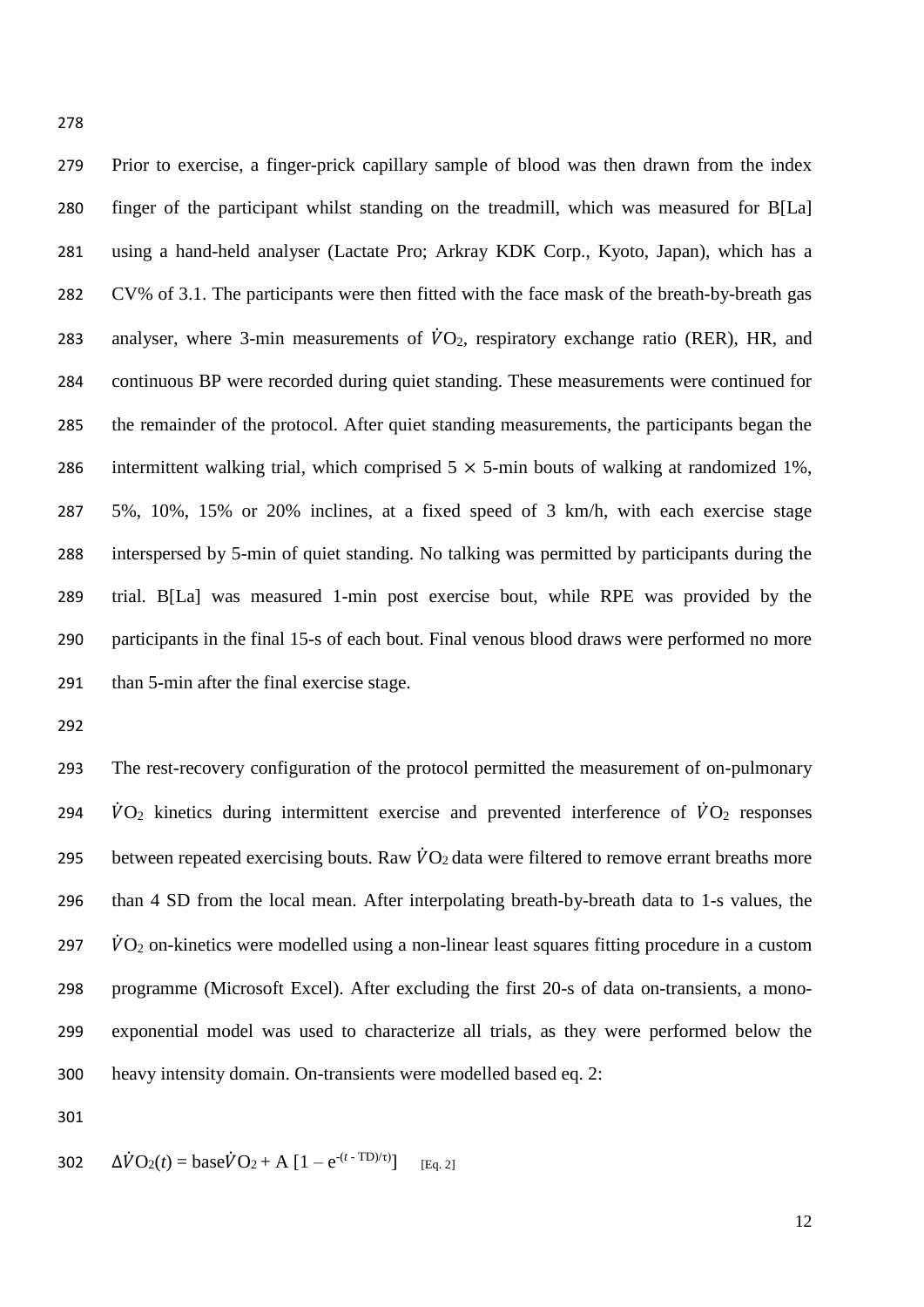304 Where  $\Delta \dot{V}O_2(t)$  = absolute  $\dot{V}O_2$  at a given time *t*; base $\dot{V}O_2$  = baseline resting  $\dot{V}O_2$ ;  $\tau$  = 305 fundamental time constant; TD = time delay and  $A = \dot{V}O_2$  amplitude (i.e.  $\Delta VO2 > \text{base} \dot{V}O_2$ ). 

 The overall mean response time (MRT) was resolved by fitting a mono-exponential model to 308 the  $\dot{V}O_2$  data from 0-s to end exercise, without adding the time delay. The external mechanical work (W) was calculated based on published equations (Minetti et al. 2006; see Eq.1) and was used to determine gross efficiency (GE%) as the ratio of mechanical work done and metabolic energy, as measured via gas analysis. The energy cost of walking (Cw) 312 was expressed as in joules (J) / kg body mass / min (J/kg/min), using the thermal equivalent 313 of oxygen  $(20.9 \text{ J/L O}_2)$  (Minetti et al. 2006).

### **Statistical analyses**

316 All data are presented as means  $\pm$  SD, unless otherwise stated. A two-way repeated measures analysis of variance was used to evaluate the effects of condition (BR or PLA), gradient (1%, 5%, 10%, 15% and 20%) and their interaction. If tests of Sphericity were violated, the Greenhouse-Giesser correction was used. In the event a statistical difference was identified, a *post-hoc* Bonferroni test was used to identify differences. An alpha level of *P* < 0.05 was set for all analyses. Effect sizes (*d*), calculated as the mean difference divided by the pooled standard deviation of scores, were included for pairwise comparisons to provide information 323 on the magnitude of any effect. Effect sizes were defined as: trivial  $= 0.2$ ; small  $= 0.21 - 0.6$ ; 324 moderate =  $0.61-1.2$ ; large =  $1.21-1.99$ ; very large >  $2.0$  (Hopkins et al. 2009). Statistical analysis was conducted through IBM SPSS (Software V22.0, IBM, New York, USA).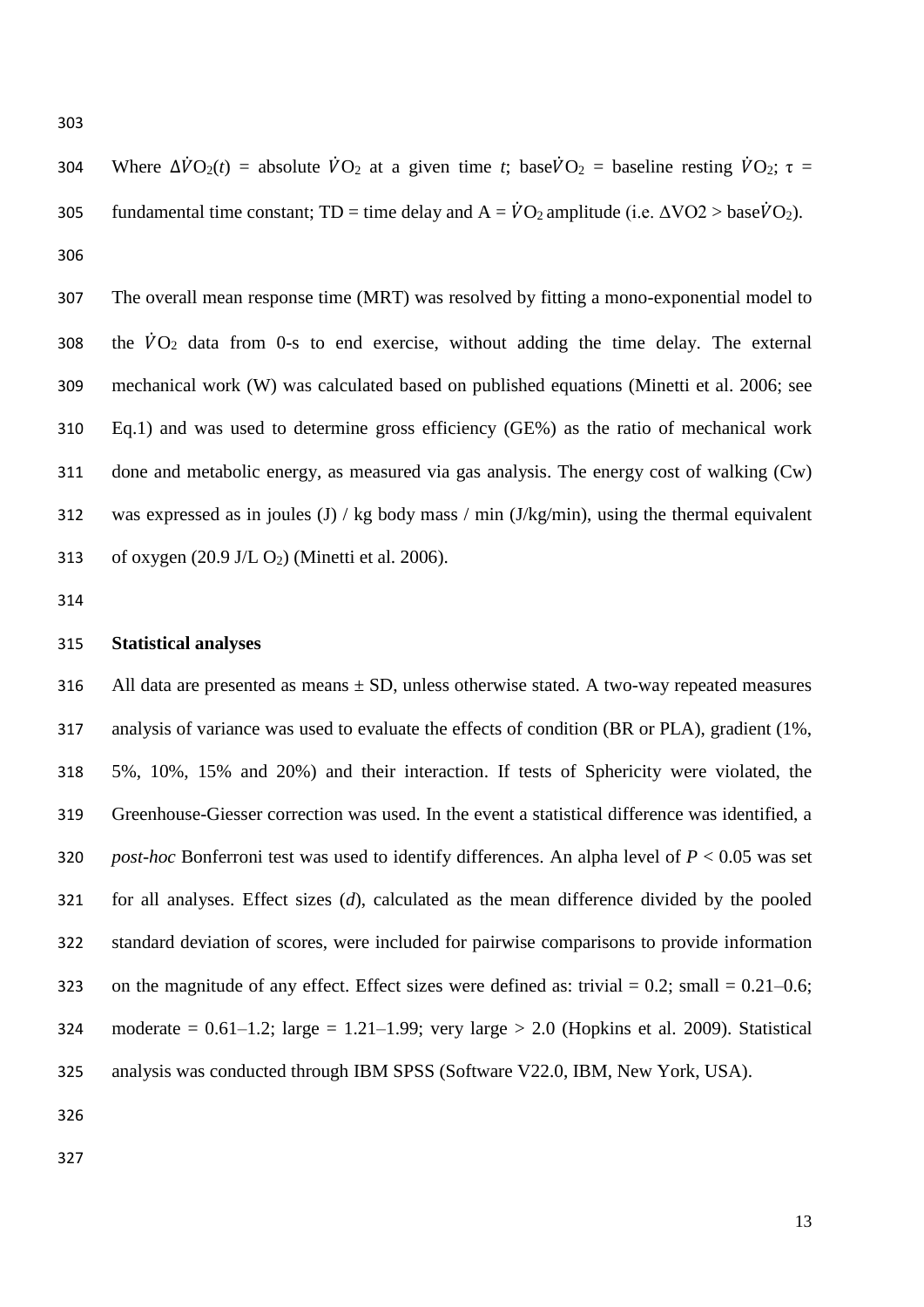328 **Results**

329 *Plasma [NO***3***]*̅

330 BR significantly elevated plasma [NO<sub>3</sub>] (340  $\pm$  58  $\mu$ M) prior to exercise compared to 331 baseline (90  $\pm$  11  $\mu$ M, P < 0.001; *d* = 5.3) and PLA (89  $\pm$  12  $\mu$ M, P = 0.001; *d* = 5.3). After 332 the exercise protocol, plasma [NO<sub>3</sub>] was significantly reduced in BR (309  $\pm$  45  $\mu$ M) but 333 remained higher than PLA  $(86 \pm 11 \,\mu M, P < 0.001; d = 6.0)$ .

- 334
- 

# 335 **\*\*\*\*Insert Table 1 here\*\*\*\***

336 *MAP during rest and exercise*

337 Resting MAP was  $~4.1\%$  lower after BR consumption compared to PLA (P = 0.001,  $d = 1.5$ ). 338 There were also main effects (independent of the exercise stage) for recovery ( $P = 0.001$ ) and 339 exercise MAP (P = 0.011), which in both cases was lower (average  $\sim$ 3.9% and  $\sim$ 2.4%, 340 respectively) in BR than PLA (Figure 1). The interaction between exercise stage and 341 supplement for exercise MAP approached significance ( $P = 0.056$ ), with the highest mean 342 difference in MAP present at a gradient of  $1\%$  ( $\sim$ 4.1%;  $d = 0.98$ ) and lowest at 20% ( $\sim$ 1.7%; 343  $d = 0.3$ ).

344

- 345 **\*\*\*\*Insert Figure 1 here\*\*\*\*\***
- 346 347
- 
- 348

# 349 *Cardiorespiratory measurements*

```
350 There were no differences between BR and PLA for resting (P = 0.699), exercise (P = 0.257)351 or recovery HR (P = 0.512) (Table 1). Pulmonary \dot{V}O_2 kinetics are presented in Table 1 and
352 Figure 2, whilst average \rm \dot{V}O_2 during each exercise stage and subsequent recovery is shown in
353 Figure 3. Average (\sim 18\% \text{ , P} < 0.001) and end-stage (\sim 11\% \text{ , P} = 0.002) VO<sub>2</sub> during each
```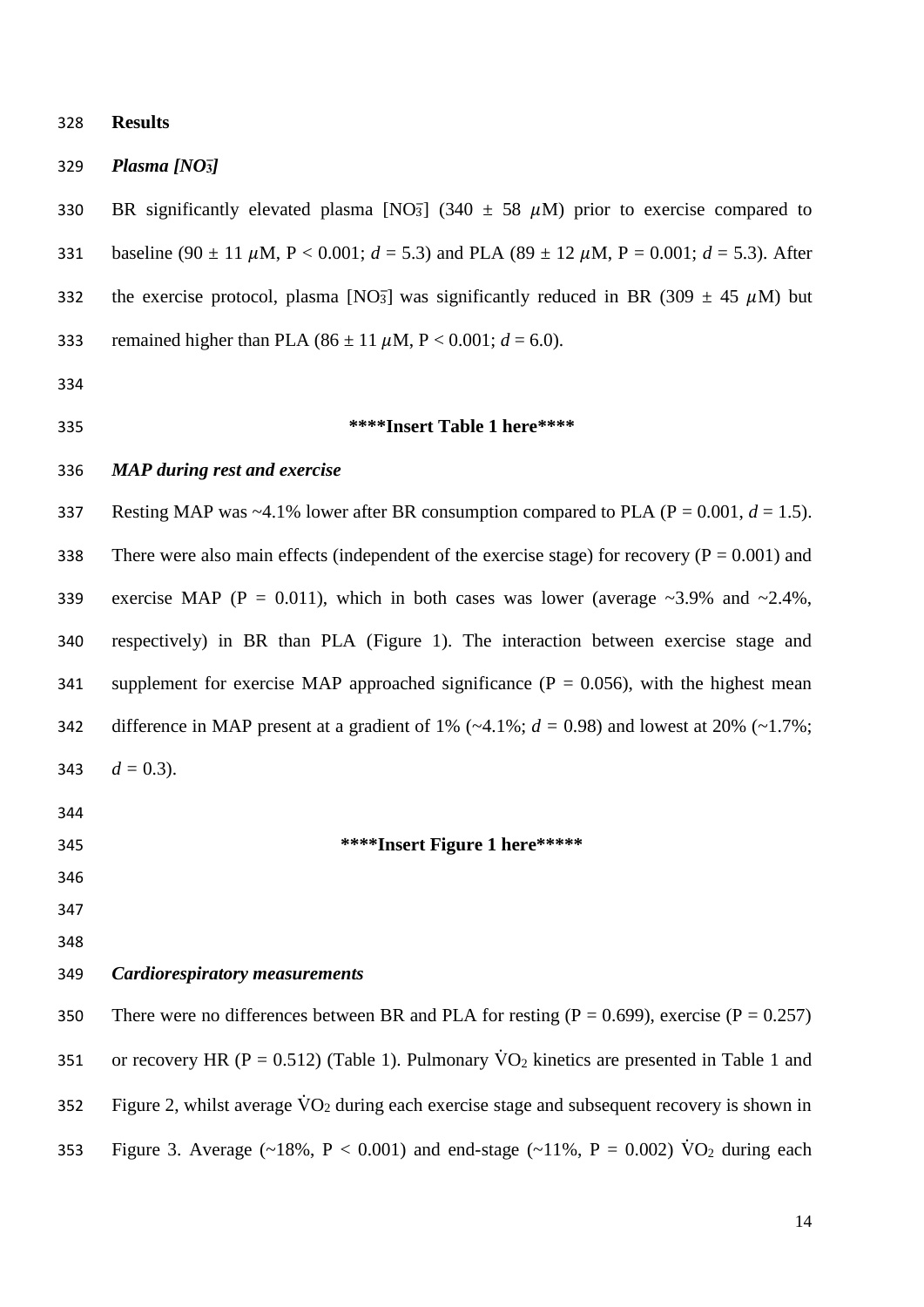| 354        | exercise stage was lower in BR compared to PLA. This was accompanied by an average                    |  |  |  |  |  |  |
|------------|-------------------------------------------------------------------------------------------------------|--|--|--|--|--|--|
| 355        | reduction in phase II $\dot{V}O_2$ amplitude (~12%, P = 0.025), and a trend for a lower phase II time |  |  |  |  |  |  |
| 356        | constant ( $\sim$ 12%, P = 0.07) with BR in response to exercise. There was an effect of the incline  |  |  |  |  |  |  |
| 357        | on the MRT ( $P = 0.04$ ) and a trend for BR ( $P = 0.08$ ), but no pairwise differences or           |  |  |  |  |  |  |
| 358        | interactions (P > 0.05) were found. There were also main effects for recovery $\dot{V}O_2$ (P =       |  |  |  |  |  |  |
| 359        | 0.001), which on average was lower in BR $(\sim 10\%)$ .                                              |  |  |  |  |  |  |
| 360        |                                                                                                       |  |  |  |  |  |  |
| 361        |                                                                                                       |  |  |  |  |  |  |
| 362<br>363 | ******Figure 2 here*****                                                                              |  |  |  |  |  |  |
| 364        |                                                                                                       |  |  |  |  |  |  |
| 365        |                                                                                                       |  |  |  |  |  |  |
| 366        | ******Figure 3 here******                                                                             |  |  |  |  |  |  |
| 367        |                                                                                                       |  |  |  |  |  |  |
| 368        |                                                                                                       |  |  |  |  |  |  |
| 369        | The energy cost of exercise was significantly lower across each exercise stage with BR $(\sim 8\%$ ,  |  |  |  |  |  |  |
| 370        | $P < 0.001$ ). There was also a significant interaction between exercise gradient and condition       |  |  |  |  |  |  |
| 371        | for gross efficiency ( $P < 0.001$ ), which was lower with BR when walking at 10% ( $P < 0.001$ ;     |  |  |  |  |  |  |
| 372        | $d = 1.79$ , 15% (P = 0.001; $d = 1.79$ ) and 20% (P = 0.002; $d = 1.05$ ) gradients, but not         |  |  |  |  |  |  |
| 373        | different to PLA at any other stage (Figures 4 and 5).                                                |  |  |  |  |  |  |
| 374        |                                                                                                       |  |  |  |  |  |  |
| 375        |                                                                                                       |  |  |  |  |  |  |
| 376        | ******Figure 4 here****                                                                               |  |  |  |  |  |  |
| 377        |                                                                                                       |  |  |  |  |  |  |
| 378<br>379 |                                                                                                       |  |  |  |  |  |  |
| 380        |                                                                                                       |  |  |  |  |  |  |
| 381        | ******Figure 5 here*****                                                                              |  |  |  |  |  |  |
| 382        |                                                                                                       |  |  |  |  |  |  |
| 383        |                                                                                                       |  |  |  |  |  |  |
| 384        |                                                                                                       |  |  |  |  |  |  |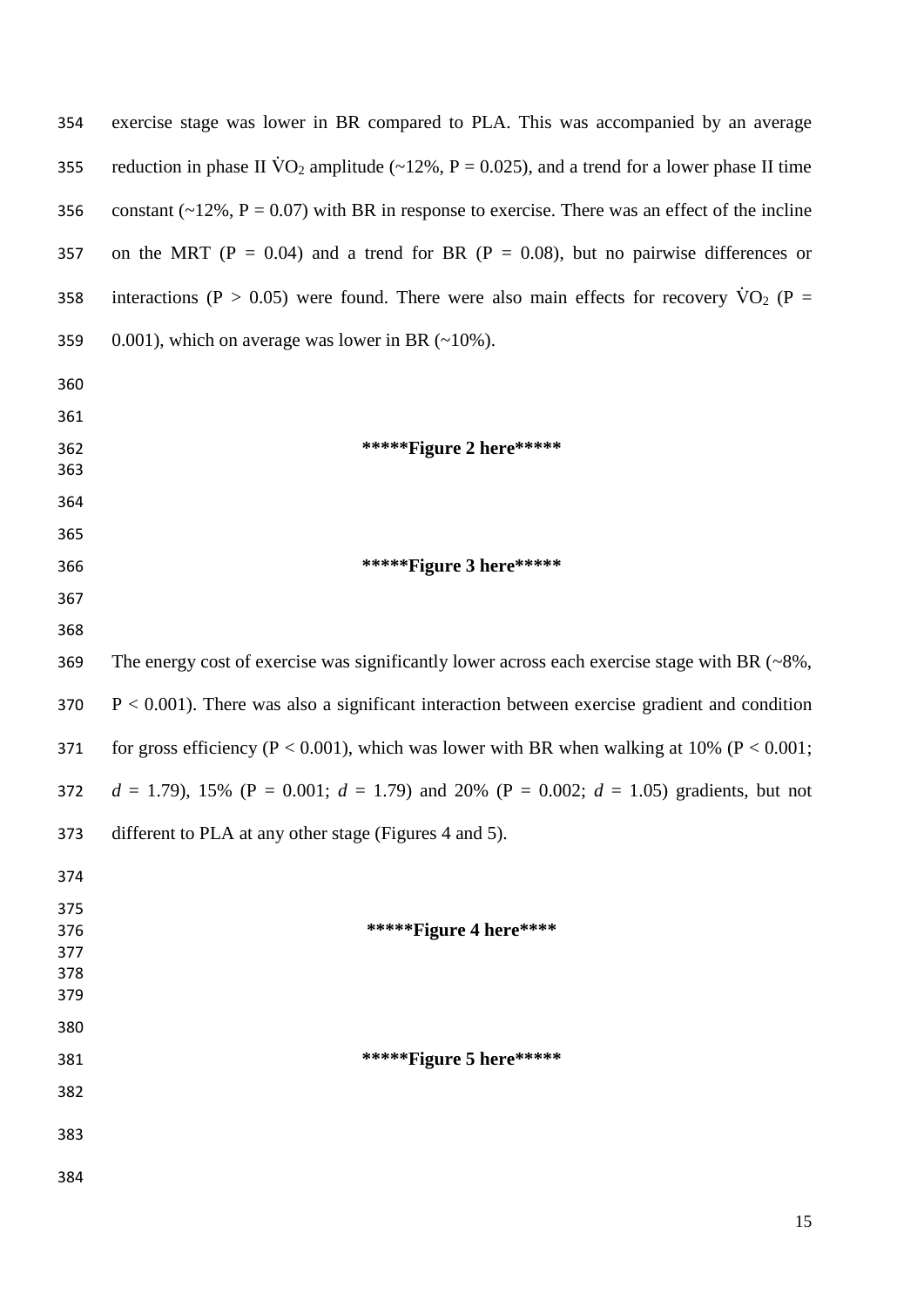# 386 *Blood measurements*

387 BR had no effect on blood lactate ( $P = 0.122$ ), which increased across each exercise stage ( $P = 0.122$ )  $388 = 0.002$ ). Plasma insulin did not change significantly from the start to the end of the exercise 389 protocol ( $P = 0.104$ ) and was not different between BR and PLA ( $P = 0.332$ ). Similarly, 390 blood glucose did not change across gradients ( $P = 0.799$ ) or between conditions ( $P = 0.379$ ). 391 However, there was a significant interaction ( $P = 0.005$ ) for K<sup>+</sup>, which was higher after 392 exercise  $(4.5 \pm 0.3 \text{ mmol/L})$  than before  $(4.1 \pm 0.3 \text{ mmol/L})$  in PLA  $(P = 0.013; d = 1.33)$ , but 393 did not change in BR from pre-to-post exercise  $(4.1 \pm 0.3 \text{ cf. } 4.3 \pm 0.2 \text{ mmol/L respectively.})$ 394  $P = 0.188$ ).

- 395
- 

#### 396 **\*\*\*\*\*Table 1 here\*\*\*\*\***

397

# 398 **Discussion**

399 The main findings of this study further the current understanding of the physiological 400 responses to exercise mediated by NO<sub>3</sub><sup>T</sup> supplementation. In support of our hypothesis, we 401 have demonstrated that the  $O_2$  cost of exercise, the exercise-induced increase in blood  $[K^+]$ 402 and both resting and exercising MAP was reduced, alongside favourable alterations in the 403 pulmonary  $\rm\dot{V}O_2$  kinetics during rest-to-exercise transitions, after consuming NO3-rich BR 404 across a 24-h period. Collectively, these findings support, and extend upon, the reported 405 physiological effects conferred by BR supplementation, which have many potential 406 implications for people walking on inclined surfaces as part of their daily tasks. Furthermore, 407 our findings suggest that the form of locomotion (uphill walking) permits the physiological 408 changes induced by dietary  $NO<sub>3</sub>$  to manifest during exercise, despite the moderate intensity 409 of the task. The MAP/ $\dot{V}O_2$  at higher external intensities (i.e. 15-20% inclines) also reveals a 410 phenomenon previously unreported after dietary NO<sub>3</sub> supplementation.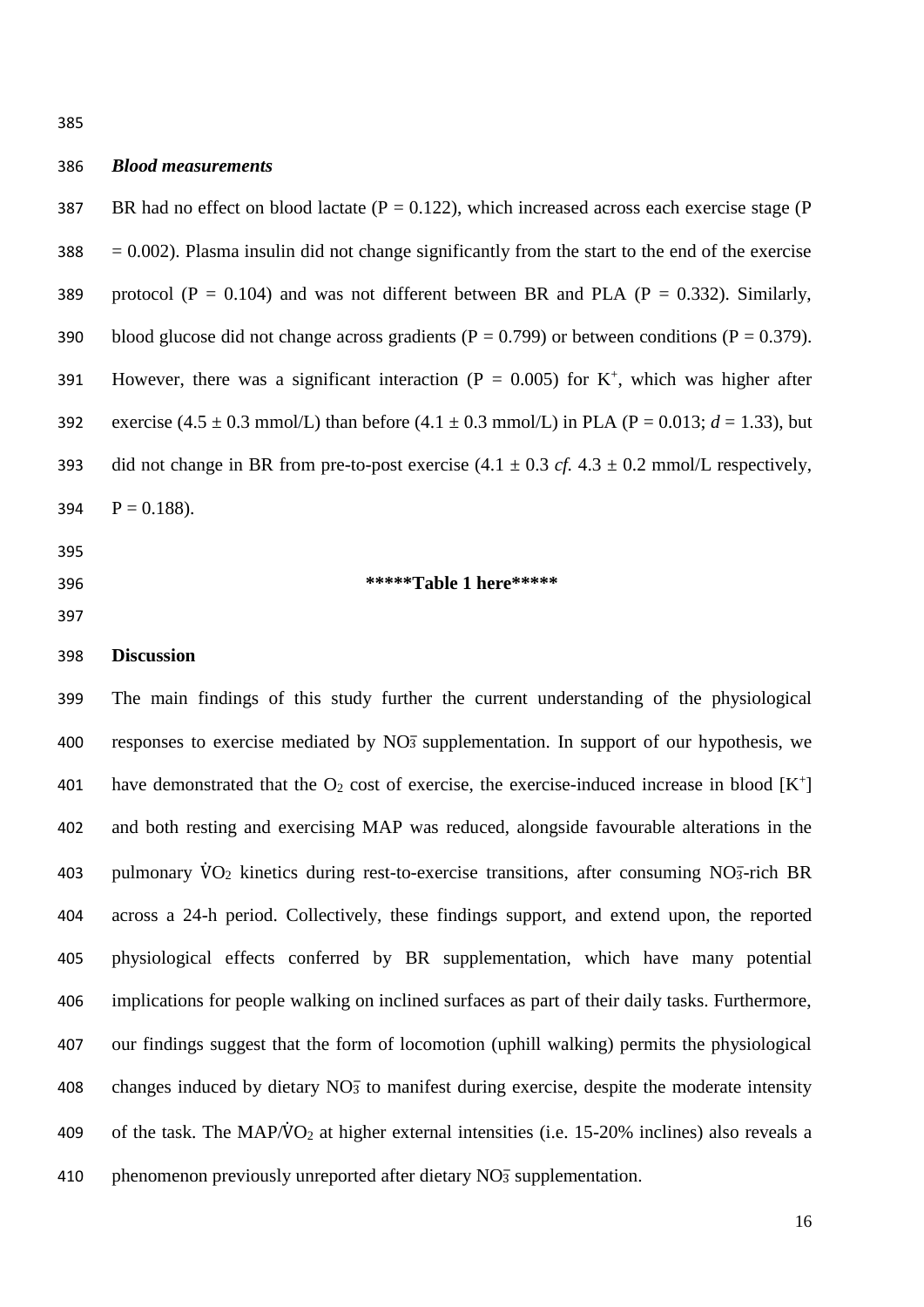412 We have demonstrated that acute supplementation of a NO<sub>3</sub>-rich BR supplement lowered MAP at baseline (rest) and during inclined walking, with seemingly larger effects at gradients of 1% - 10%, as well as during post-exercise recovery (Figure 1). However, there were no differences in HR between conditions (Table 1). These findings imply that the net systemic vasodilatory effect of NO on blood vessels was more active during rest and lower-intensity 417 exercise (Cw  $\langle$   $\sim$  7 J/kg/min) than when exercise intensity was increased (Cw =  $>$  ~8 J/kg/min) via inclined walking. Indeed, since MAP was also lower during rest, the net increase in MAP during 15% and 20% inclines was actually larger in the BR compared to the PLA condition. We did not anticipate these responses and, consistent with most studies (Bond et al. 2013; Choi et al. 2016; Kenjale et al. 2011), it was hypothesized that MAP would be systematically lower throughout the rest and exercise protocol.

 Oggioni et al. (2017) reported very similar findings to that of the current study, albeit among 425 older adults (64.7  $\pm$  3.0 years), where reductions in diastolic BP were observed at lower 426 external cycling power output of 20 W – 80 W after BR consumption. During their subsequent exhaustive trial, both systolic and diastolic BP was equal between PLA and BR conditions. However, other studies have reported a consistent reduction in BP with increasing exercise intensity (Bond et al. 2013; Choi et al. 2016; Kenjale et al. 2011). The reasons for conflicting findings between studies is unclear, but it is noteworthy that each of the studies 431 with contrasting data to ours used manual sphygmomanometry to measure BP responses, which rely on human operation and only provide a single caption of end-exercise values, rather than continuous recordings. Indeed, ambulatory BP recordings have previously been reduced among hypertensive individuals (Kapil et al. 2015), which avoids the technical expertise needed to measure manual exercising BP. One explanation for our MAP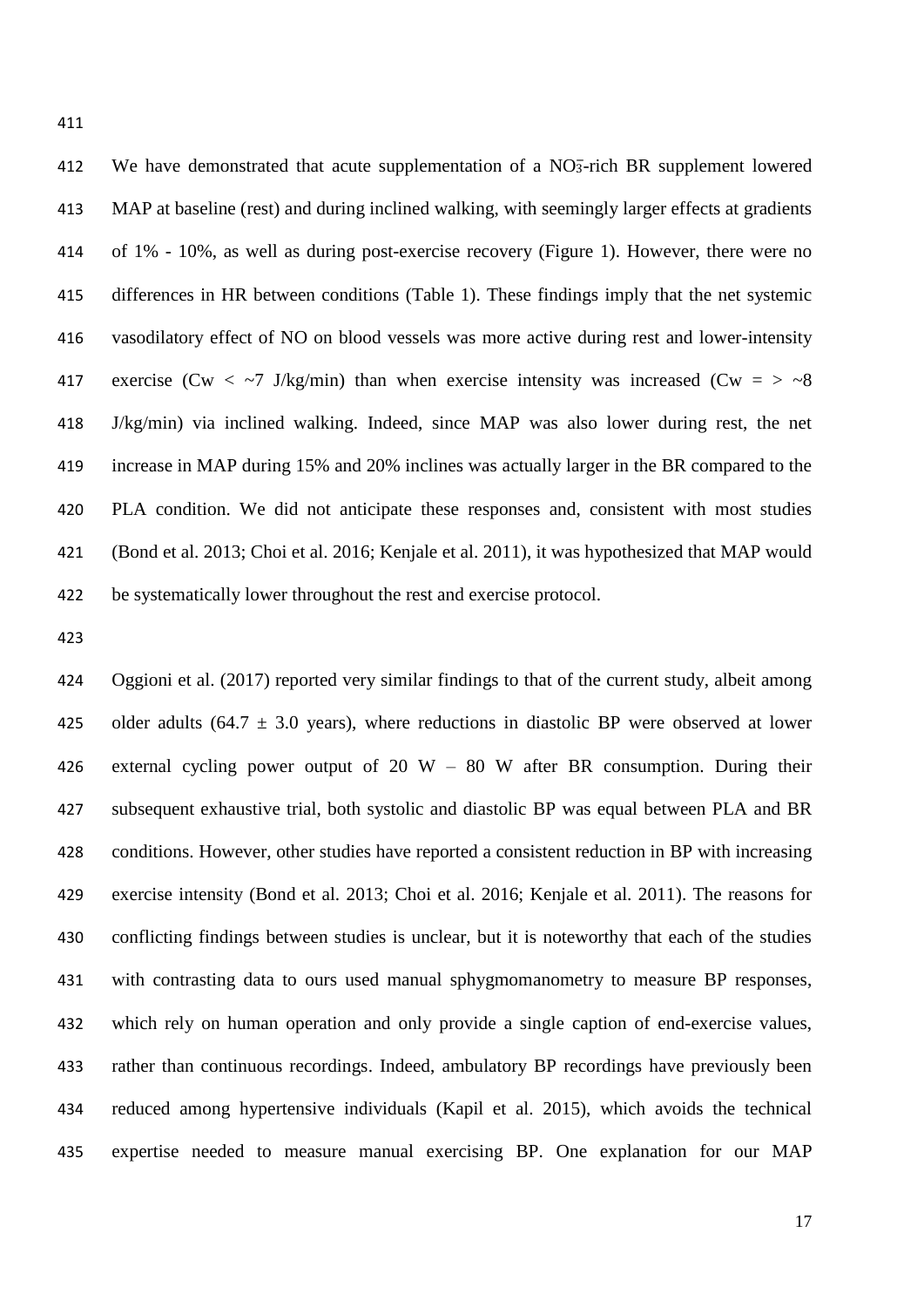observations could be a greater increase in cardiac output (via stroke volume) in the BR condition at higher gradients; however, changes in cardiac output have not been observed after BR supplementation (Oggioni et al. 2017). Redistribution of blood flow towards the working skeletal musculature has also been demonstrated following BR supplementation (Horiuchi et al. 2017) and the seemingly necessary exercise-induced net increase in central BP might also be explained by a similar mechanism. Further investigations are needed to explore such mechanisms associated with nitrate-induced changes in MAP during different exercise tasks.

 Consistent with other studies (Bailey et al. 2009; Larsen et al. 2011; Lansely et al. 2011b), we 446 found a reduction in the  $O_2$  cost of exercise, which translated into improvements in GE at 10%, 15% and 20% gradients, among the BR condition compared to PLA (Figure 5). These 448 findings are most comparable with the reported  $12\% - 14\%$  reductions in O<sub>2</sub> cost of exercise (Lansley et al. 2011b), despite the lower treadmill velocity (3 km/h *vs.* 4 km/h). The only other study to use an inclined treadmill protocol (Kenjale et al. 2011) did not increase the 451 incline beyond 6% and reported minimal effects of BR on  $\dot{V}O_2$  responses, despite exercising to exhaustion. We attribute our findings to the type of exercise being performed at higher gradients.

 When walking uphill at progressively steeper inclines, muscle recruitment strategies are proportionally altered, such that the leading leg performs longer and more forceful concentric muscle contractions (i.e. more positive work) (Gotschall and Kram 2006). Based on Henneman's size principle, the leading legs would require recruitment from a greater number of larger motor units (type II fibre). These muscle fibres provide more force but are less fatigue-resistant and are recruited during a period of increased metabolic demand (Minetti et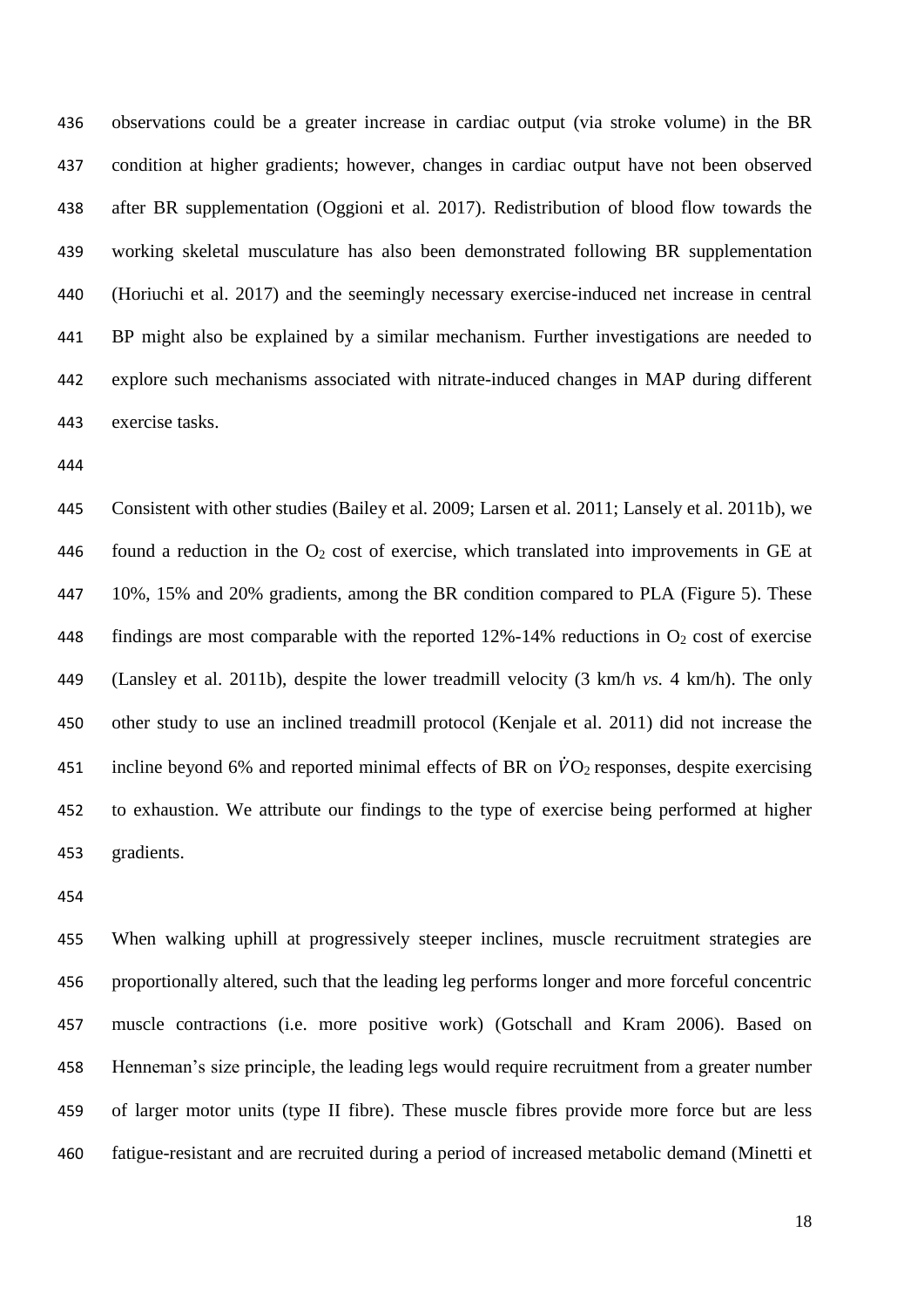al. 2006). Given the lower-limb forces required to walk on inclined terrain, coupled with the above-mentioned changes in gait, it is feasible that intermittent occlusion of blood flow will also result in metabolic perturbation at the working musculature. The increased metabolic cost, intensity and duration of contractions, coupled with an intermittent occlusion of local blood flow that occurs during uphill walking, would lead to a mildly hypoxic and acidic environment, which has been suggested to potentiate the effects of NO at the muscle (Jones et al. 2016).

 Plasma insulin and glucose concentrations were unaffected by the BR condition compared to PLA, which has been reported before (Gilchrist et al. 2013), despite the previously described 471 improvements in glucose homeostasis induced by dietary  $NO<sub>3</sub>$  after intense exercise (Wylie et al. 2013). Our findings are most likely related to the lower intensity of the exercise or the health status of the participants, who did not present with symptoms of metabolic disease. There were also no differences in B[La] between conditions after each trial. However, owing to the organization of the protocol, B[La] was recorded in the 1-min after exercise cessation, which is unlikely to permit a larger accumulation of lactate in the blood. There was an 477 interaction between time and condition for  $[K^+]$ , indicating that BR supplementation attenuated its exercise-induced increase. This confirms the findings of other analyses (Wylie 479 et al. 2013), which were explained by the accelerated  $NO<sub>3</sub>$ - $NO<sub>2</sub>$ - $NO$  pathway in acidic 480 environments, potentially blunting the rise in extracellular  $[K^+]$  in this state. We also 481 speculate that the increased ATP availability (Larsen et al. 2011) for  $\text{Na}^+/ \text{K}^+$  pumping or 482 increases in muscle blood flow (Ferguson et al. 2013) found with  $NO<sub>3</sub>$  consumption would 483 facilitate clearance of  $K^+$ . We are the first to show this during moderate intensity exercise and 484 also attribute this finding to the type of exercise performed. Plasma  $[K^+]$  is increased after exercise, reflecting a transient disturbance in muscle ion homeostasis and reduced muscle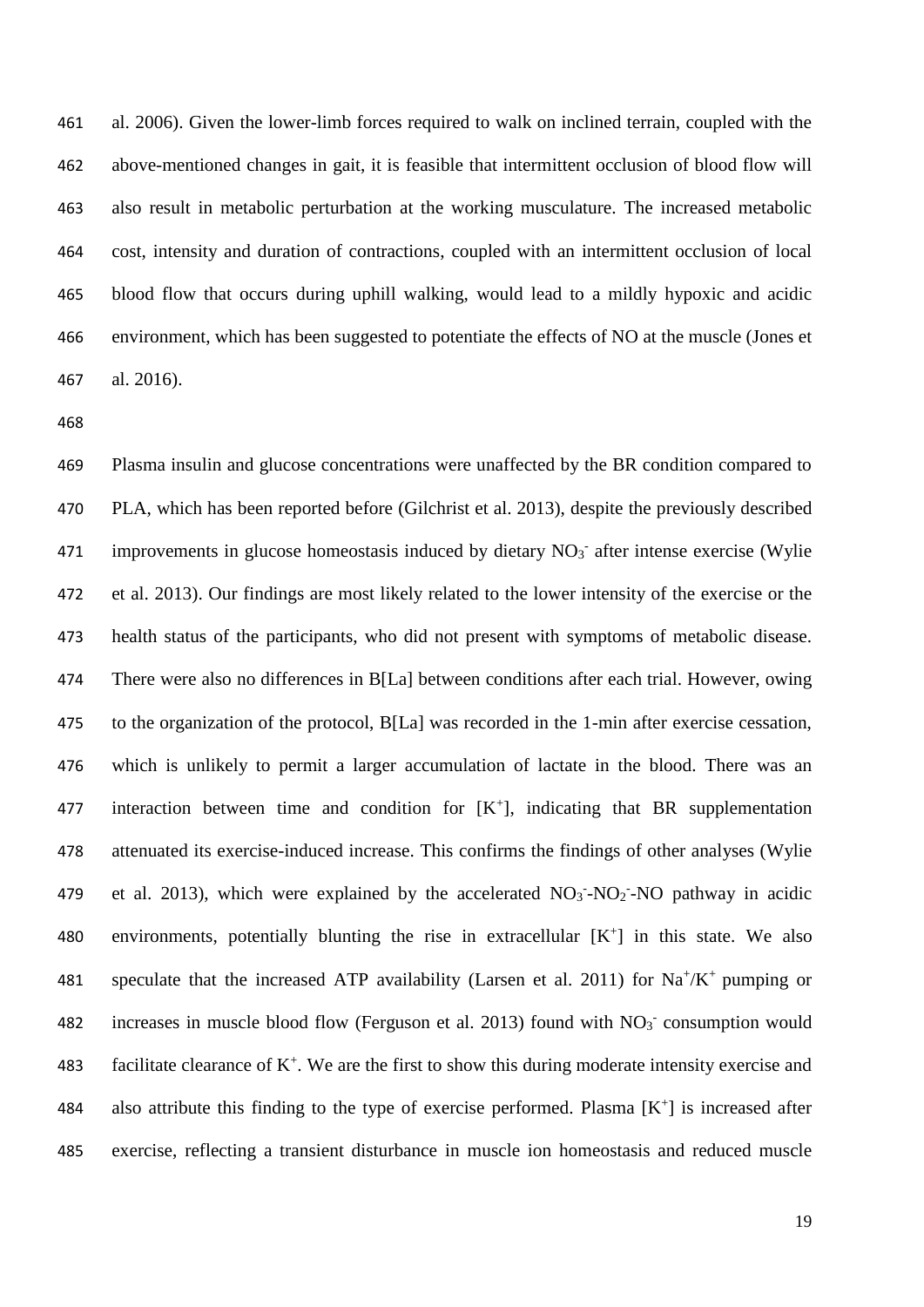excitability. Intermittently walking at 1%-20% inclines for a total of 55-min at an intensity 487 below the heavy domain was, therefore, sufficient to induce  $K^+$  flux into the blood. The recruitment of muscle fibres when fixed into an inefficient gait cycle is likely to be type II 489 preferential, thus relying upon musculature that is more fatigable owing to the lower  $O_2$ 490 muscle tension (Jones et al. 2016). The observed increase in  $[K^+]$  in this study can be considered as a marker of peripheral fatigue that is increased during inclined walking and attenuated by BR supplementation. Future studies should explore the mechanisms through which BR exerts this effect.

 $\dot{V}O_2$  on-kinetics were improved with BR supplementation. Reductions in the amplitude and 496 non-significant (P = 0.07), yet small effect sizes ( $d = 0.2 - 0.5$ ), for phase II time constant from rest to exercise support the findings of others during different exercise types (Bailey et al. 2009, 2010; Lansley et al. 2011b). To the best of the authors' knowledge, this is the first 499 study to demonstrate enhanced recovery of pulmonary  $O_2$  after BR supplementation. 500 Recovery was improved by reducing the resting  $\dot{V}O_2$  during the intermittent 5-min recovery periods. These results were accompanied by a lower resting MAP, reflecting reduced cardiorespiratory stress in response to exercise and, thus, improved exercise tolerance after BR supplementation.

 There are a variety of occupations in which employees are required to regularly perform physically demanding tasks. For example, the daily duties of outdoor occupations, such as military, farming and emergency services, comprise walking activities performed over- ground of varying topography (Ruby et al. 2002). Similarly, physically challenging outdoor activities, such as mountaineering and hiking, are increasingly popular recreational pursuits, requiring prolonged sub-maximal hill-walking (Ainslie et al. 2002, 2005; Gottschall and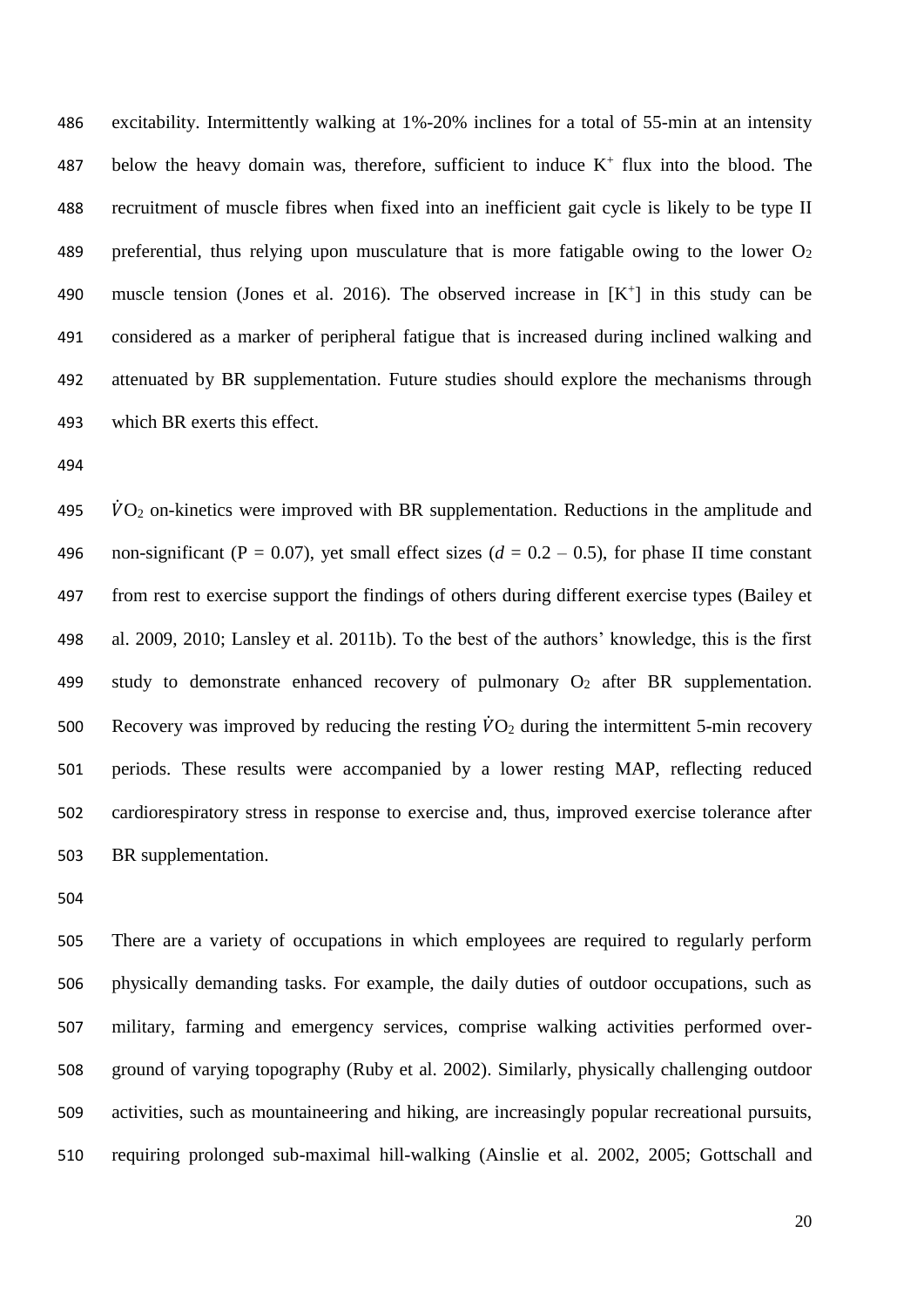Kram 2006). For people engaged in such habitual activities, uphill locomotion is perhaps one of their most challenging tasks and can lead to an earlier onset of fatigue (Vernillo et al. 2017). Indeed, there is a significant metabolic cost associated with hill-walking, which increases proportionally with the gradient of the slope and limits the capacity for mechanical energy transfer (Gottschall and Kram 2006; Minetti et al. 2006). Interventions that increase hill-walking performance and presumably delay the onset of fatigue via reduced metabolic costs delay the onset of fatigue, without the need for long-term training adaptation, are therefore applicable to habitual hill-walkers. Beyond those employed in hazardous occupations, the capacity to improve the physiological responses to daily exercise, such as commuting, might also confer a functional and health benefit. Given its apparent capacity to 521 reduce the appearance of fatigue-related metabolites and lower the  $O<sub>2</sub>$  cost of exercise, acute 522 NO<sub>3</sub><sup>supplementation (BR) could provide a practical intervention for such populations.</sup>

# **Conclusion**

 The Cw of walking is reduced and muscle efficiency is increased, particularly at steeper gradients (10%-20%), after acute BR supplementation. Intermittent recovery of pulmonary O<sup>2</sup> uptake and MAP is ameliorated and selected blood markers of peripheral fatigue are attenuated by BR supplementation. BP was particularly lowered whilst walking at smaller gradients (1-10%) after BR supplementation but approaches PLA conditions at higher (15- 530 20%) gradients, despite a lower  $O_2$  cost. We collectively attribute these findings to the inefficient form of locomotion that is required to walk at these gradients, necessitating the recruitment of more fatigable muscle fibre types during a period of increased metabolic demand and intermittently hypoxic or mildly acidic environment, know to augment the 534 reduction of  $NO<sub>2</sub>$  to NO. However, further research is required to confirm these suggestions.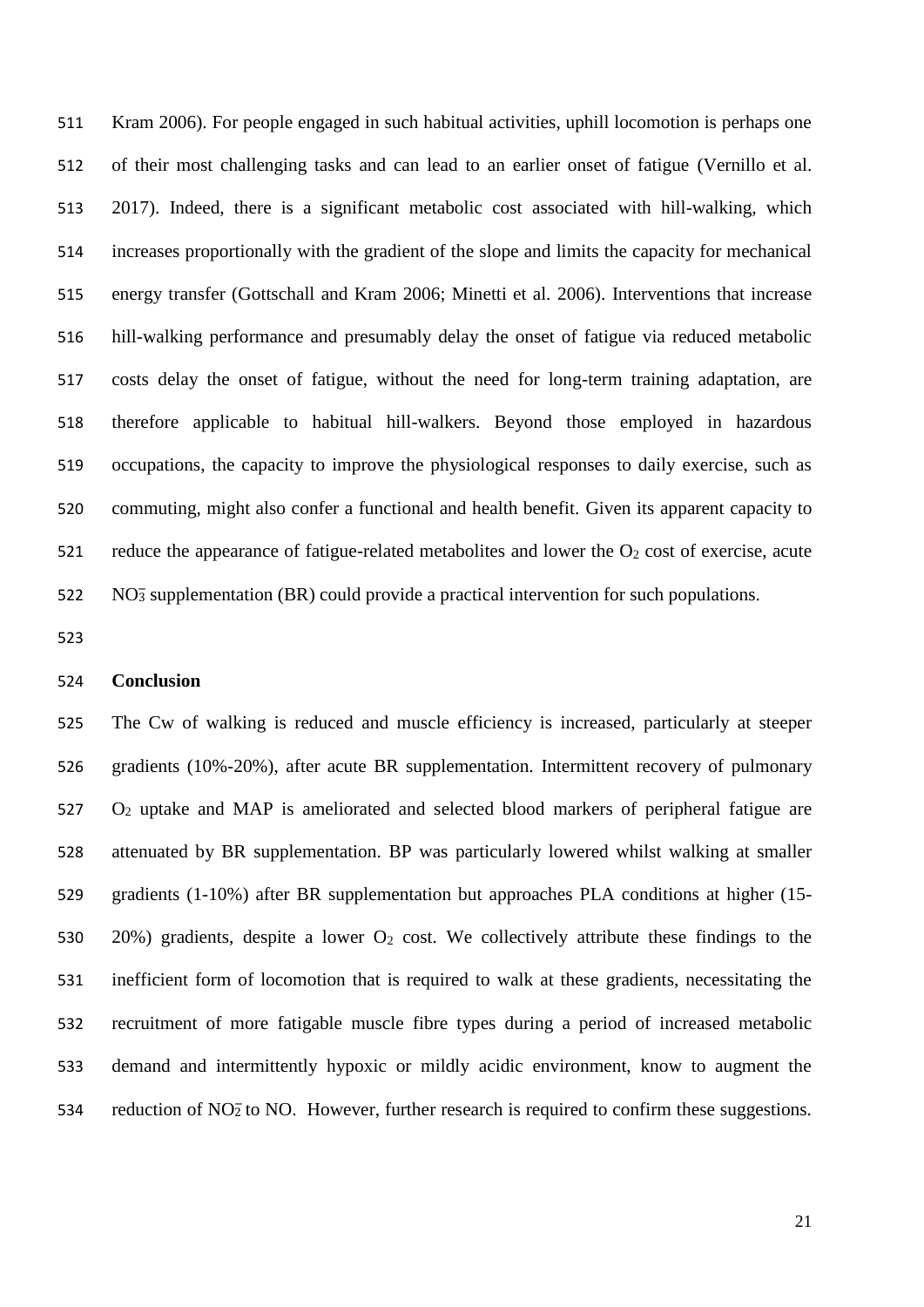| 535 | These findings have implications for those exercising on terrain of varying topography in   |
|-----|---------------------------------------------------------------------------------------------|
| 536 | their daily tasks.                                                                          |
| 537 |                                                                                             |
| 538 |                                                                                             |
| 539 |                                                                                             |
|     |                                                                                             |
| 540 | <b>Compliance with Ethical Standards</b>                                                    |
| 541 |                                                                                             |
| 542 | Conflict of Interest: The authors declare that they have no conflict of interest.           |
|     |                                                                                             |
| 543 | Ethical approval: All procedures were performed in accordance with the ethical standards of |
| 544 | the institutional and/or national research committee and with the 1964 Helsinki declaration |
| 545 | and its later amendments or comparable ethical standards.                                   |
|     |                                                                                             |
| 546 | Informed consent: Informed consent was obtained from all individual participants included   |
| 547 | in the study                                                                                |
| 548 |                                                                                             |
| 549 |                                                                                             |
| 550 |                                                                                             |
| 551 |                                                                                             |
| 552 |                                                                                             |
| 553 |                                                                                             |
| 554 |                                                                                             |
| 555 |                                                                                             |
| 556 |                                                                                             |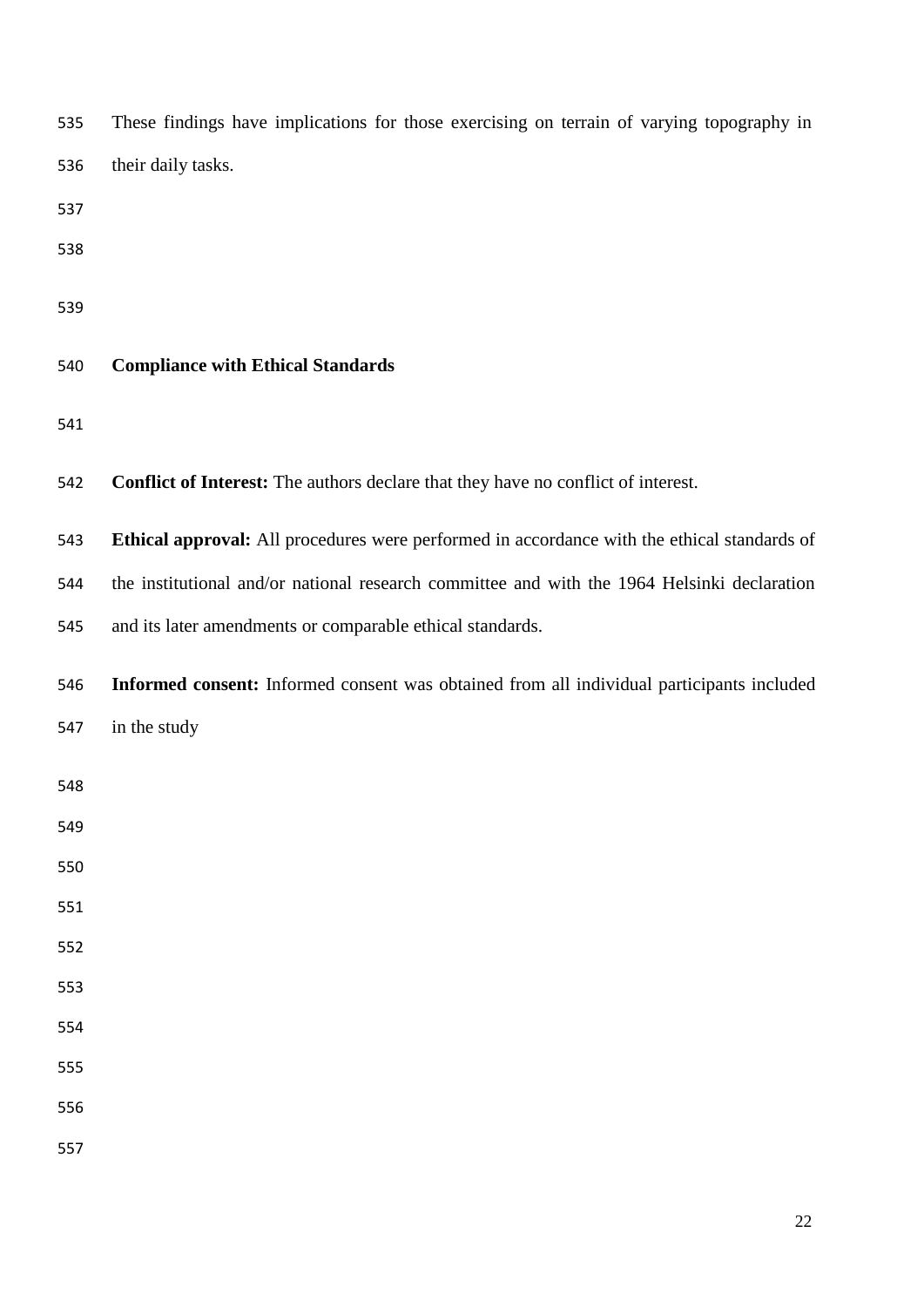### **References**

 Ainslie PN, Campbell IT, Frayn KN, et al. (2002) Physiological and metabolic responses to a hill walk. J. Appl. Physiol. 92:179–187.

- Ainslie PN, Campbell IT, Lambert JP, et al. (2005) Physiological and metabolic aspects of very prolonged exercise with particular reference to hill walking. Sports Med. 35:619–647.
- 
- Amman M, Subudhi A, Foster C. (2004) Influence of Testing Protocol on Ventilatory Thresholds and Cycling Performance. Med. Sci. Sports Exerc. 36:613–622.
- Bailey SJ, Fulford J, Vanhatalo A, et al. (2010) Dietary nitrate supplementation enhances muscle contractile efficiency during knee-extensor exercise in humans. J. Appl. Physiol. 109:135-48.

 Bailey SJ, Vanhatalo A Winyard PG, et al. (2012) The nitrate-nitrite-nitric oxide pathway: Its role in human exercise physiology. Eur. J. Sport Sci. 12:4, 309-320.

 Bailey SJ, Varnham RL, DiMenna FJ, et al. (2015) Inorganic nitrate supplementation 576 improves muscle oxygenation,  $O_2$  uptake kinetics, and exercise tolerance at high but not low pedal rates. J. Appl. Physiol. 118:1396-405.

- Bailey SJ, Winyard P, Vanhatalo A, et al. (2009) Dietary nitrate supplementation reduces the
- O<sup>2</sup> cost of low-intensity exercise and enhances tolerance to high-intensity exercise in humans.

J. Appl. Physiol. 107:1144-55.

 Bond V, Curry BH, Adams RG, et al. (2013) Effects of dietary nitrates on systemic and cerebrovascular hemodynamics. Cardiol. Res. Pract. 435629. doi: 10.1155/2013/435629.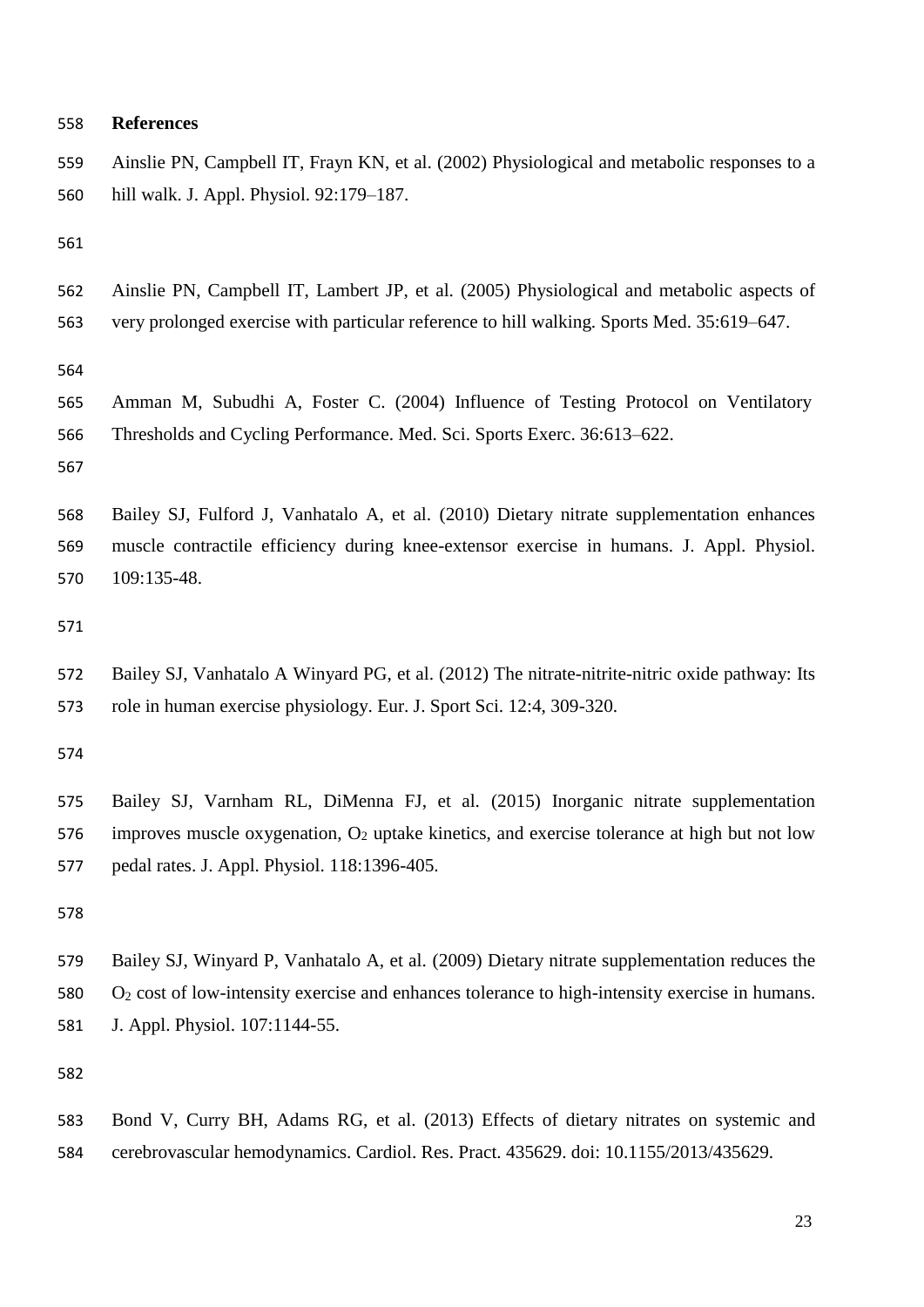```
585
```

| 586<br>587                      | Bond V, Curry BH, Adams RG, et al. (2014) Cardiorespiratory function associated with<br>dietary nitrate supplementation. Appl. Physiol. Nutr. Metab. 39: 168-172.                                                                                                                             |
|---------------------------------|-----------------------------------------------------------------------------------------------------------------------------------------------------------------------------------------------------------------------------------------------------------------------------------------------|
| 588                             |                                                                                                                                                                                                                                                                                               |
| 589<br>590<br>591               | Boorsma RK, Whitfield J, Spriet LL. (2014) Beetroot juice supplenetation does not improve<br>performance of elite 1500-m runners. Med. Sci. Sports. Exerc. 46: 2326-2334.                                                                                                                     |
| 592<br>593<br>594<br>595<br>596 | Breese BC, McNarry MA, Marwood S, et al. (2013) Beetroot juice supplementation speeds<br>$O2$ uptake kinetics and improves exercise tolerance during severe-intensity exercise initiated<br>from an elevated metabolic rate. Am. J. Physiol. Regul. Integr. Comp. Physiol. 305:1441-<br>1450. |
| 597<br>598<br>599               | Bryan NS, Calvert JW, Gundewar S, et al. (2008) Dietary nitrite restores NO homeostasis and<br>is cardioprotective in endothelial nitric oxide synthase-deficient mice. Free Radic Biol Med.<br>45: 468-474.                                                                                  |
| 600<br>601<br>602<br>603        | Choi H-M, Kim B-H, Nho, H, et al. (2016) Dietary nitrate supplementation attenuates blood<br>pressure in young prehypertensive men during exercise. J Mens. Health. 12: 25-33.                                                                                                                |
| 604<br>605                      | Christensen PM, Nyberg M, Bangsbo J. (2013) Influence of nitrate supplementation on $VO2$<br>kinetics and endurance of elite cyclists. Scand. J. Med. Sci. Sport. 23:21-31.                                                                                                                   |
| 606                             |                                                                                                                                                                                                                                                                                               |
| 607<br>608<br>609               | Ferguson SK, Hirai DM, Copp SW, et al. (2013) Impact of dietary nitrate supplementation via<br>bettroot juice on exercising muscle vascular control in rats. J. Physiol. 591:547-557.                                                                                                         |
| 610<br>611                      | Gilchrist M, Shore AC, Benjamin N. (2011) Inorganic nitrate and nitrite and control of blood<br>pressure. Cardiovasc. Res. 89: 492–498.                                                                                                                                                       |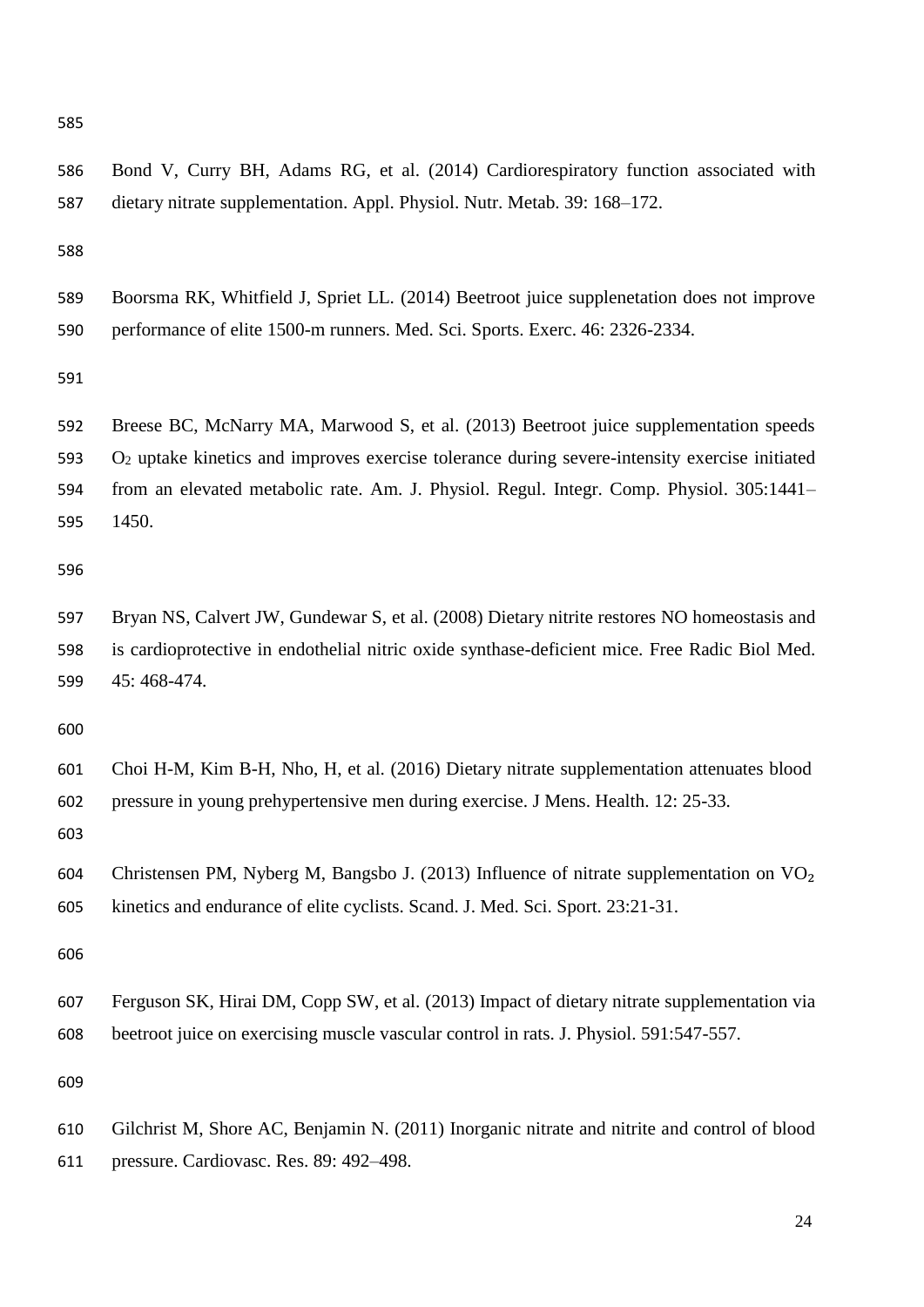| 613 | Gilchrist M, Winyard PG, Jones AM. (2013) Effects of short-term dietary nitrate                 |
|-----|-------------------------------------------------------------------------------------------------|
| 614 | supplementation on blood pressure, O2 uptake kinetics, and muscle and cognitive function in     |
| 615 | older adults. Am. J. Physiol. Regul. Integr. Comp. Physiol. 304:73-83.                          |
| 616 |                                                                                                 |
| 617 | Gottschall JS, Kram R. (2006) Mechanical energy fluctuations during hill walking: the effects   |
| 618 | of slope on inverted pendulum exchange. J. Exp. Biol. 2006; 209: 4895–4900.                     |
| 619 |                                                                                                 |
| 620 | Hernández A, Schiffer TA, Ivarsson N, et al. (2011) Dietary nitrate increases tetanic [Ca2]i    |
| 621 | and contractile force in mouse fast-twitch muscle. J. Physiol. 590: 3575–3583.                  |
| 622 |                                                                                                 |
| 623 | Hopkins, WG, Marshall, SW, Batterham, AM et al. (2009) Progressive statistics for studies in    |
| 624 | sports medicine and exercise science. Med. Sci. Sports. Exerc. 41:3-13.                         |
| 625 |                                                                                                 |
| 626 | Horiuchi M, Endo J, Dobashi S, et al. (2017). Muscle oxygenation profiles between active and    |
| 627 | inactive muscles with nitrate supplementation under hypoxic exercise. Physiol. Rep. 5:          |
| 628 | e13475; doi:10.14814/phy2.13475                                                                 |
| 629 |                                                                                                 |
| 630 | Jones AM, Ferguson SK, Bailey SJ, et al. (2016) Fiber type-specific effects of dietary nitrate. |
| 631 | Exerc. Sport. Sci. Rev. 44: 53-60.                                                              |
| 632 |                                                                                                 |
| 633 | Kapil V, Milsom AB, Okorie M, et al. (2010) Inorganic nitrate supplementation lowers blood      |
| 634 | pressure in humans. Hypertension. 56: 274–281.                                                  |
| 635 |                                                                                                 |
| 636 | Kapil V, Khambata RS, Robertson A, et al. (2015) Dietary nitrate provides sustained blood       |
| 637 | pressure lowering in hypertensive patients: a randomized, phase 2, double-blind, placebo-       |
| 638 | controlled study. Hypertension. 65:320–327                                                      |
| 639 |                                                                                                 |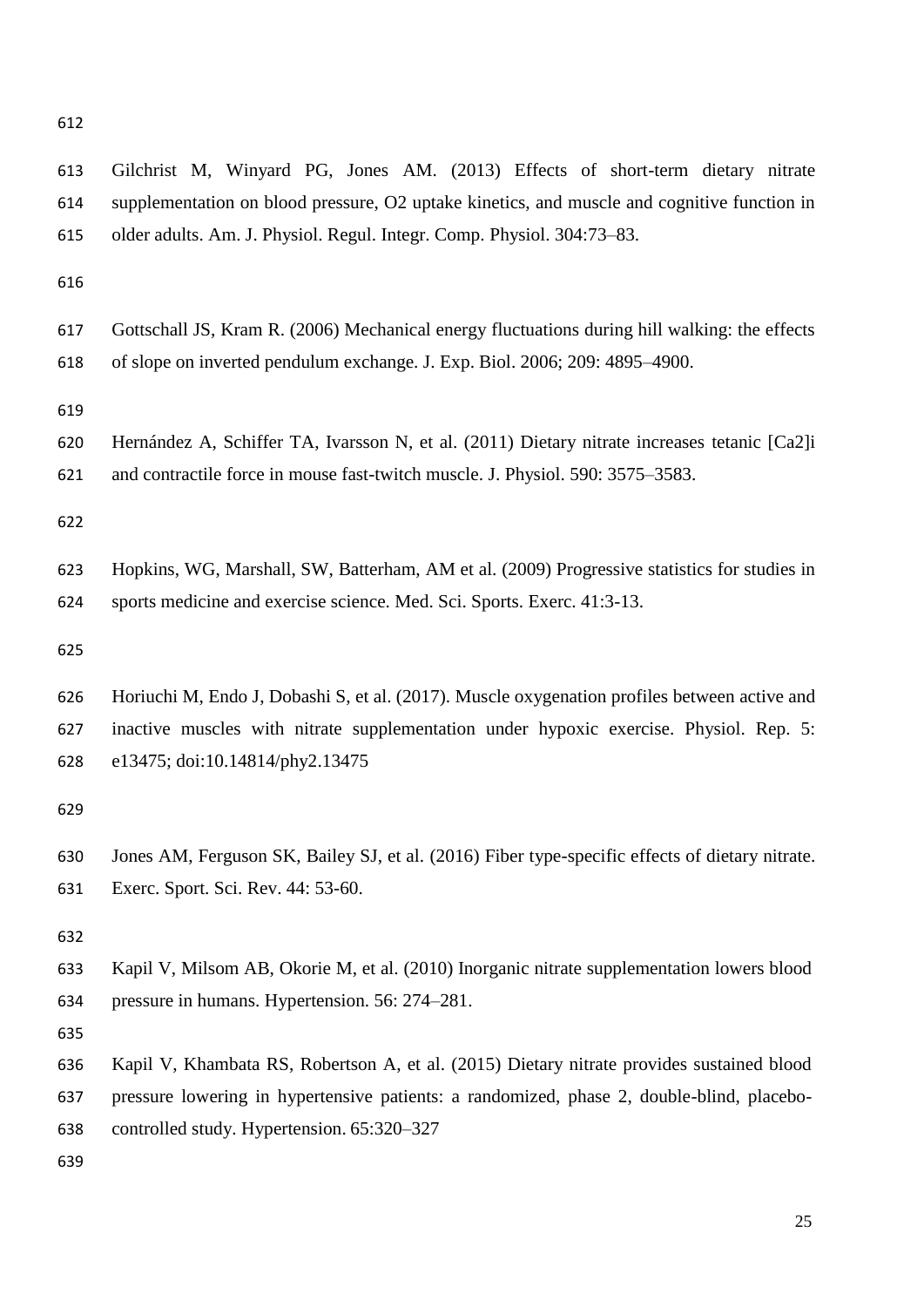- Kelly J, Fulford J, Vanhatalo A, et al. (2013) Effects of short-term dietary nitrate 641 supplementation on blood pressure,  $O_2$  uptake kinetics, and muscle and cognitive function in older adults. Am. J. Physiol. Regul. Integr. Comp. Physiol. 304:73–83.
- 
- Kenjale AA, Ham KL, Stabler T, et al. (2011) Dietary nitrate supplementation enhances exercise performance in peripheral arterial disease. J. Appl. Physiol. 110: 1582-1591.
- 
- Kolkhorst FW, Mittelstadt SW, Dolgener FA. (1996) Perceived exertion and blood lactate concentration during graded treadmill running. Eur. J. Appl. Physiol. Occup. Physiol. 72:272–277.
- 
- Lansley KE, Winyard PG, Bailey SJ, et al. (2011a) Acute dietary nitrate supplementation improves cycling time trial performance. Med. Sci. Sport Exerc. 243:1125-1131.
- 
- Lansley KE, Winyard PG, Fulford J, et al. (2011b) Dietary nitrate supplementation reduces 655 the  $O_2$  cost of walking and running: A placebo-controlled study. J. Appl. Physiol.110: 591-600.
- 
- Larsen FJ, Schiffer TA, Borniquel S, et al. (2011) Dietary inorganic nitrate improves mitochondrial efficiency in humans. Cell. Metab. 13: 149–159.
- 
- Margaria R, Cerretelli P, Aghemo P, et al. (1963) Energy cost of running. J. Appl. Physiol. 18: 367–370.
- 
- Minetti AE, Moia C, Roi GS, et al. (2002) Energy cost of walking and running at extreme uphill and downhill slopes J. Appl. Physiol. 93:1039-1046.
- 
- Oggioni C, Jakovljevic DG, Klonizakis M, et al. (2017) Dietary nitrate does not modify blood pressure and cardiac output at rest and during exercise in older adults: a randomised cross-over study. Int. J. Food. Sci. 31: 1-10.
- 
- Peacock O, Tjonna AE, James P, et al. (2012) Dietary nitrate does not enhance running performance in elite cross-country skiers. Med. Sci. Sports. Exerc. 44:2213-2219.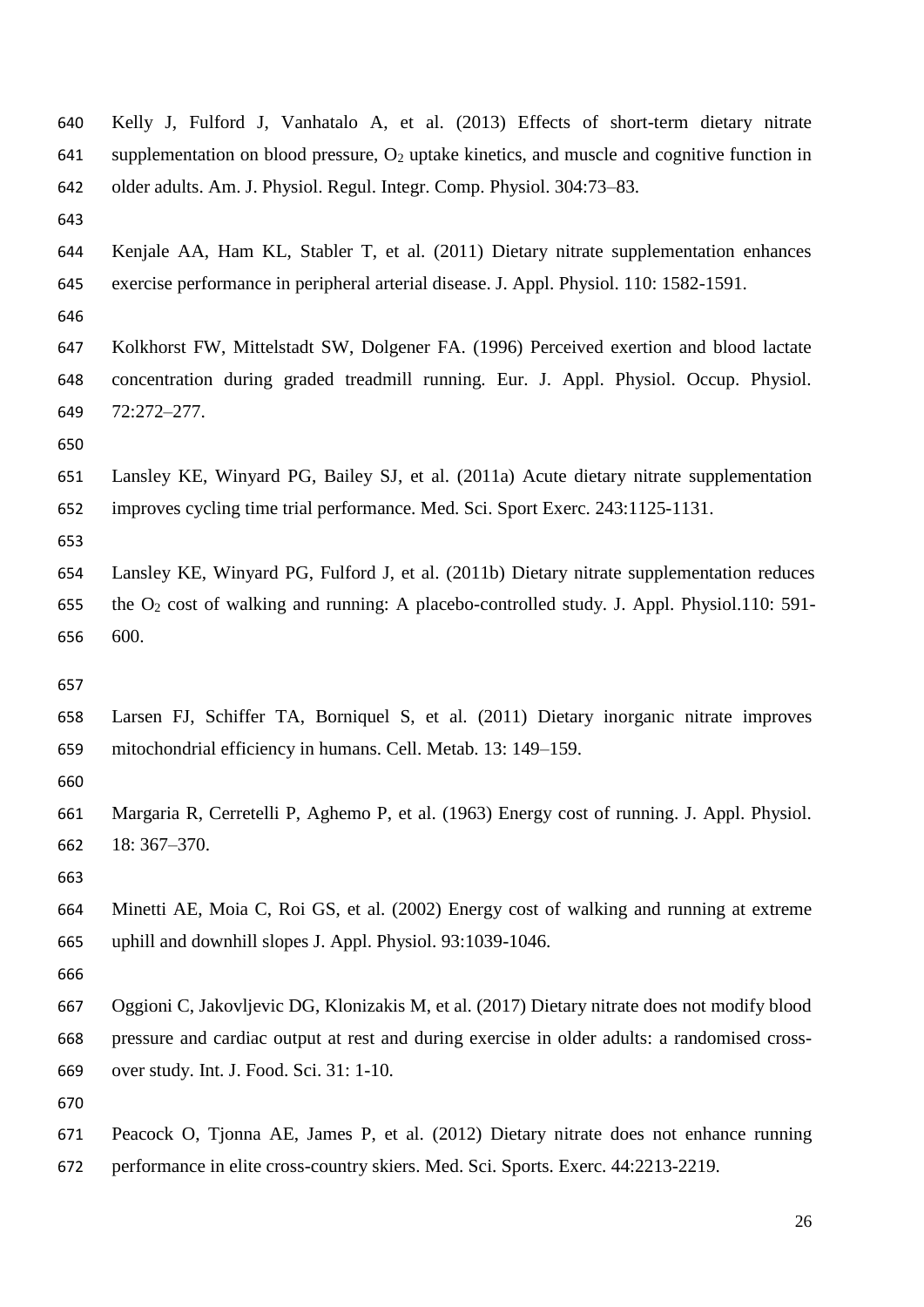| 674 | Porcelli P, Ramaglia M, Bellistri G, et al. (2015). Aerobic fitness affects the exercise     |
|-----|----------------------------------------------------------------------------------------------|
| 675 | performance responses to nitrate supplementation. Med. Sci. Sports. Exerc. 47;1643-1651.     |
| 676 |                                                                                              |
| 677 | Rowell LB. (1993) Central circulatory adjustments to dynamic exercise. In Rowell LB (auth.)  |
| 678 | Human Cardiovascular Control. Oxford University Press, New York, pp 162-203.                 |
| 679 |                                                                                              |
| 680 | Ruby BC, Shriver TC, Zderic TW, et al. (2002) Total energy expenditure during arduous        |
| 681 | wildfire suppression. Med. Sci. Sports Exerc. 34: 1048–1054.                                 |
| 682 |                                                                                              |
| 683 | Shannon OM, Duckworth L, Barlow MJ, et al. (2017). Effects of dietary nitrate                |
| 684 | supplementation on physiological responses, cognitive function, and exercise performance at  |
| 685 | simulated<br>altitude.<br>moderate<br>and<br>very-high<br>Front.<br>Physiol.<br>8:401.       |
| 686 | doi:10.3389/fphys.2017.00401                                                                 |
| 687 |                                                                                              |
| 688 | Sloniger MA, Cureton KJ, Prior BM, et al. (1997) Anaerobic capacity and muscle activation    |
| 689 | during horizontal and uphill running. J Appl Physiol. 83:262–269.                            |
| 690 |                                                                                              |
| 691 | Staab JS, Agnew JW, Siconolfi SF. (1992) Metabolic and performance responses to uphill       |
| 692 | and downhill running in distance runners. Med. Sci. Sports. Exerc. 24:124–127.               |
| 693 |                                                                                              |
| 694 | Vanhatalo A, Bailey SJ, Blackwell JR, et al. (2010) Acute and chronic effects of dietary     |
| 695 | nitrate supplementation on blood pressure and the physiological responses to moderate-       |
| 696 | intensity and incremental exercise. Am. J. Physiol. Regul. Integr. Comp. Physiol. 299:1121-  |
| 697 | 1231.                                                                                        |
| 698 |                                                                                              |
| 699 | Vernillo G, Giandolini M, Edwards WB, et al. (2017) Biomechanics and physiology of uphill    |
| 700 | and downhill running. Sports. Med. 47:615-629.                                               |
| 701 |                                                                                              |
| 702 | Webb AJ, Patel N, Loukogeorgakis S, et al. (2008) Acute blood pressure lowering,             |
| 703 | vasoprotective, and antiplatelet properties of dietary nitrate via bioconversion to nitrite. |
|     |                                                                                              |

Hypertension. 51: 784-790.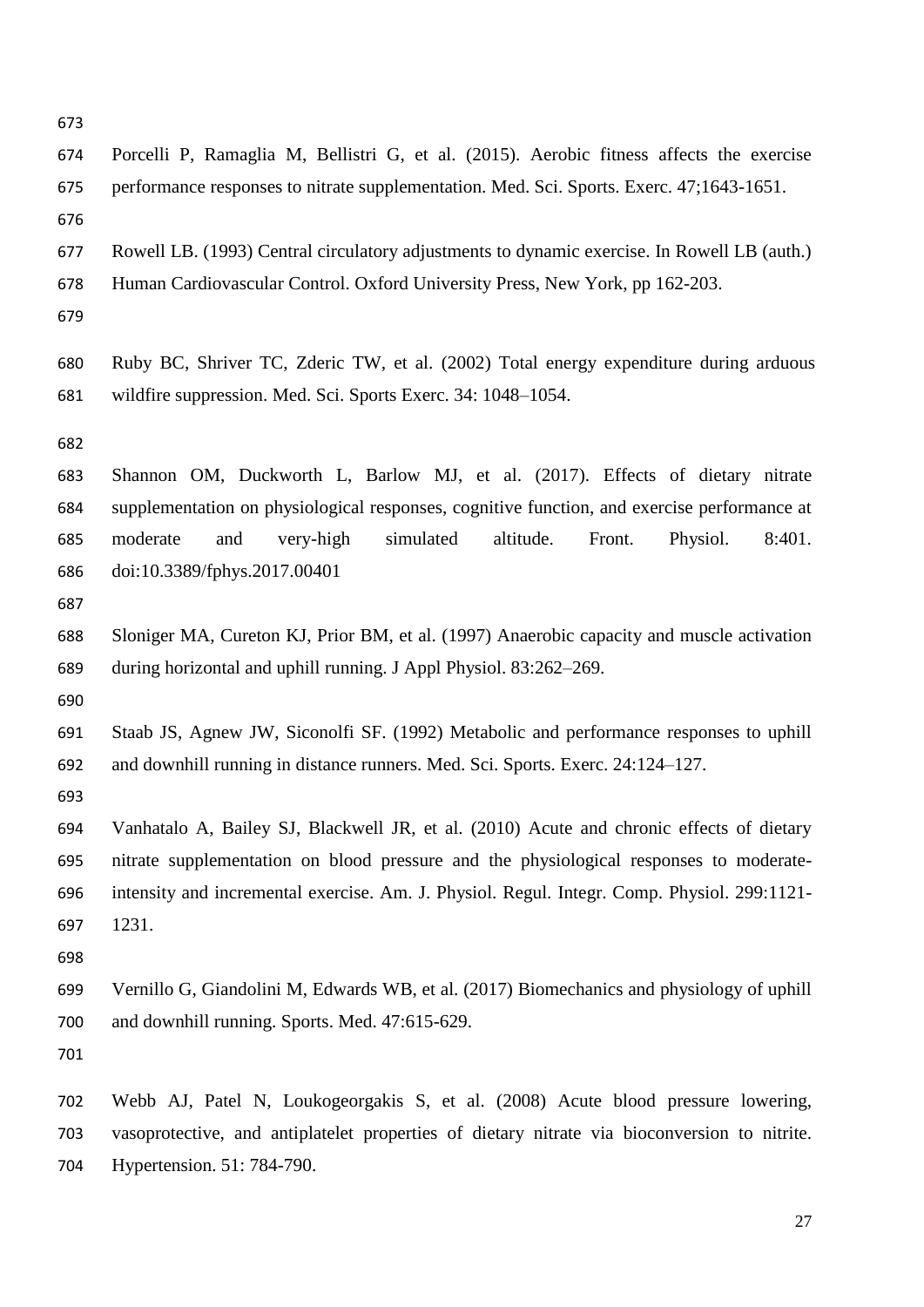Wesseling KH. (1995) A century of noninvasive arterial pressure measurement: from Marey to Penaz and Finapres. Homeostasis. 36: 2–3. Whitfield J, Ludzki A, Heigenhauser GJF, et al. (2016). Beetroot juice supplementation reduces whole body oxygen consumption but does not improve indices of mitochondrial efficiency in human skeletal muscle. J. Physiol. 594: 421–435. Wylie LJ, Mohr M, Krustrup P, et al. (2013) Dietary nitrate supplementation improves team sport-specific intense intermittent exercise performance. Eur. J. Appl. Physiol. 113:1673- 1684. 

- 
- 
- 
- 
- 
- 
- 
- 
-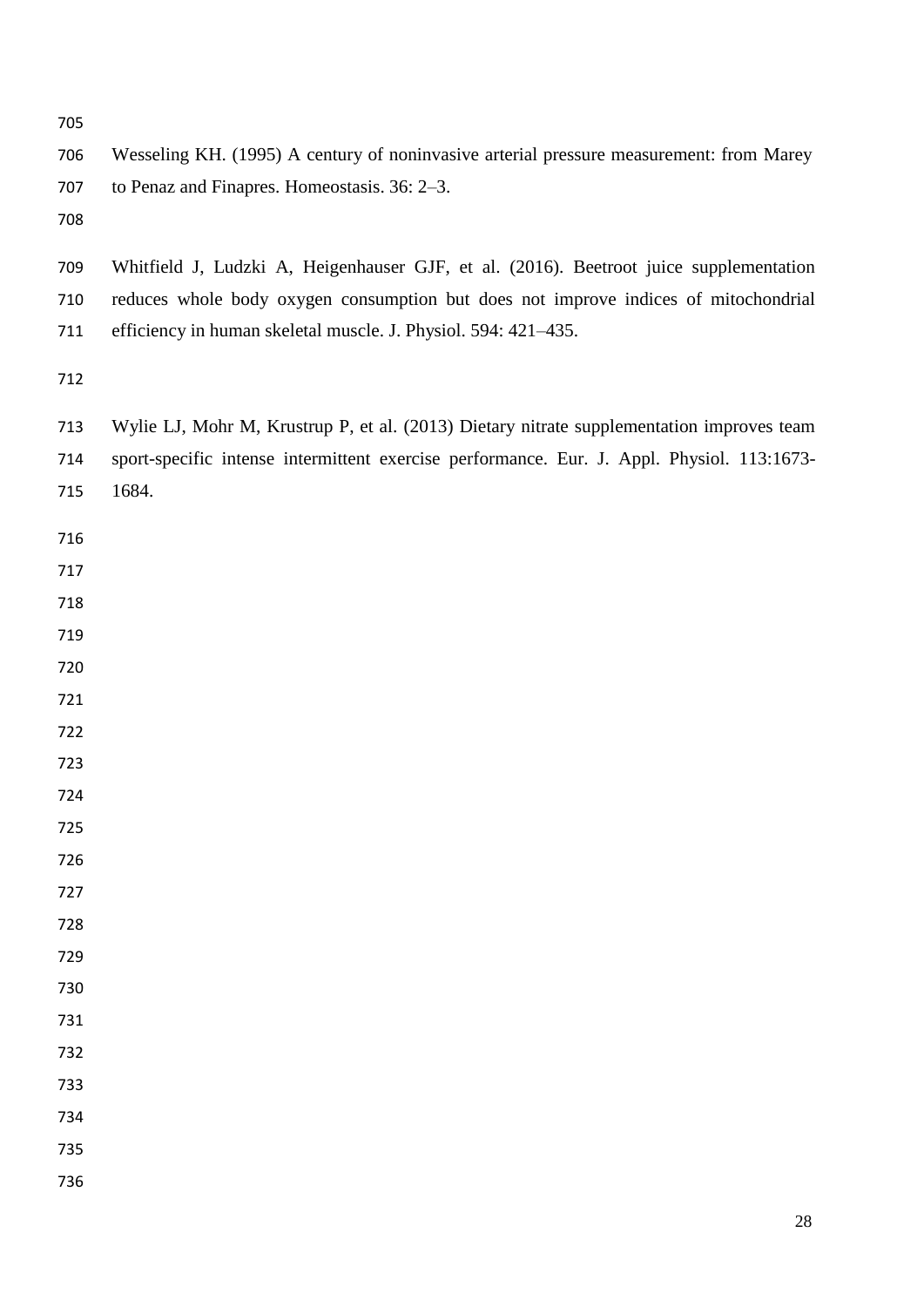| 737 | <b>Figure legends</b>                                                                                |
|-----|------------------------------------------------------------------------------------------------------|
| 738 |                                                                                                      |
| 739 | Figure 1. Mean arterial pressure responses to walking at 1%, 5%, 10%, 15% and 20%                    |
| 740 | inclines and intermittent recovery in beetroot and placebo conditions ( $n = 8$ ). "Significant (P < |
| 741 | 0.05) main effect of BR supplementation                                                              |
| 742 |                                                                                                      |
| 743 | Figure 2. Pulmonary $\dot{V}O_2$ (L/min) responses of a representative subject walking at 1%, 5%,    |
| 744 | 10%, 20% and 15% inclines and intermittent recovery in beetroot and placebo conditions ( $n =$       |
| 745 | 8). Data are shown in 5-s averages.                                                                  |
| 746 |                                                                                                      |
| 747 | <b>Figure 3.</b> Mean pulmonary $\dot{V}O_2$ (ml/min) responses to walking at 1%, 5%, 10%, 15% and   |
| 748 | 20% inclines and intermittent recovery in beetroot and placebo conditions $(n = 8)$ .                |
| 749 | *Significant ( $P < 0.05$ ) main effect of BR supplementation                                        |
| 750 |                                                                                                      |
| 751 | Figure 4. Energy cost (J/kg/min) of walking at 1%, 5%, 10%, 15% and 20% inclines in                  |
| 752 | betroot and placebo conditions ( $n = 8$ ). *Significant ( $P < 0.05$ ) main effect of BR            |
| 753 | supplementation                                                                                      |
| 754 |                                                                                                      |
| 755 | Figure 5. Gross efficiency (%) of walking at 1%, 5%, 10%, 15% and 20% inclines in                    |
| 756 | betroot and placebo conditions ( $n = 8$ ). *Significant ( $P < 0.01$ ) interaction between BR and   |
| 757 | PLA.                                                                                                 |
| 758 |                                                                                                      |
| 759 |                                                                                                      |
| 760 |                                                                                                      |
| 761 |                                                                                                      |
| 762 | <b>Table title</b>                                                                                   |
| 763 |                                                                                                      |
| 764 | <b>Table 1.</b> Cardiorespiratory responses to walking at 1%, 5%, 10%, 15% and 20% inclines in       |
| 765 | beetroot (BR) and placebo (PLA) conditions ( $n = 8$ ). *Significant ( $P < 0.05$ ) main effect of   |
| 766 | BR supplementation                                                                                   |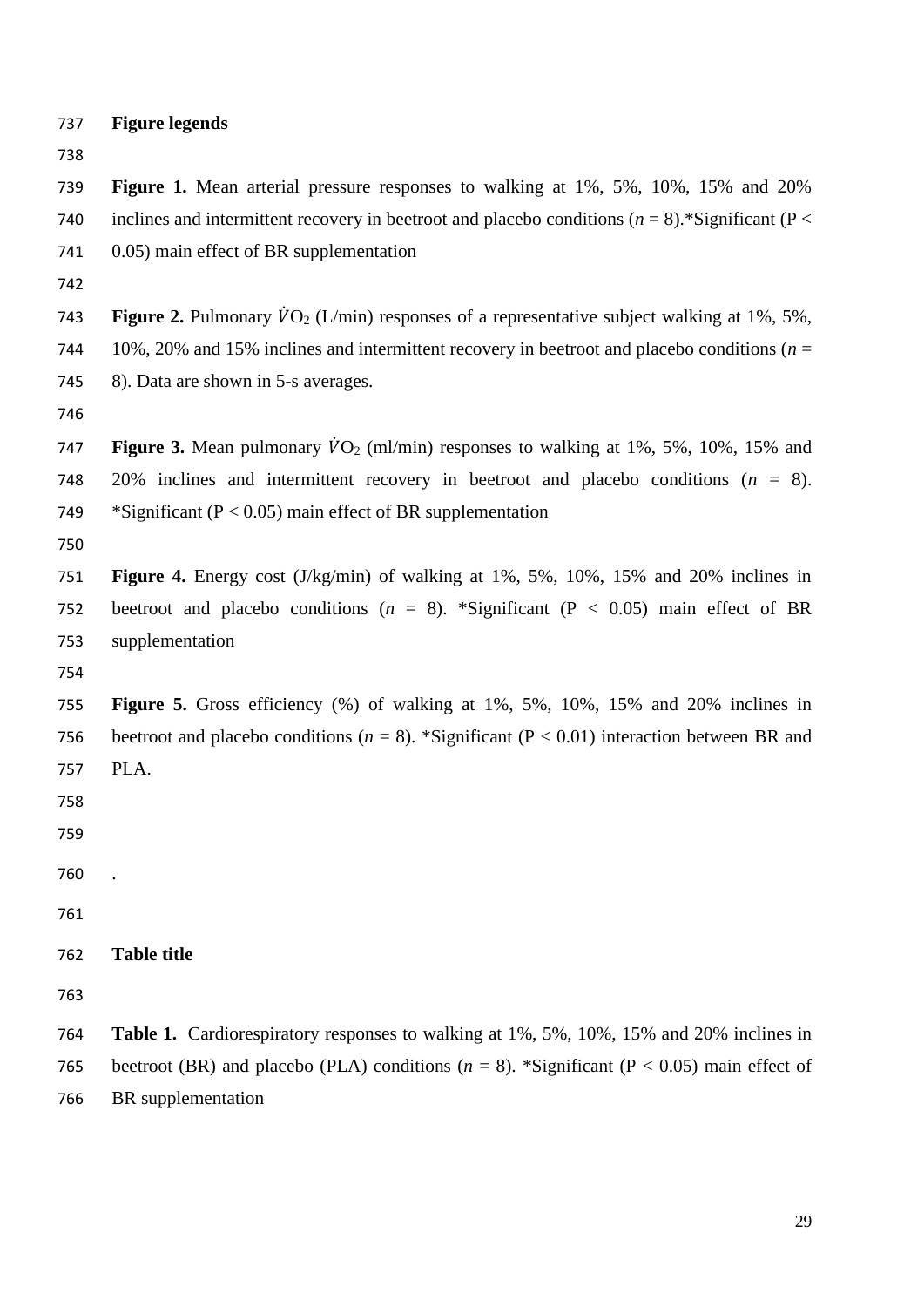- 
- 

| 770                                                         | <b>PLA</b>    | <b>BR</b>     | <b>PLA</b>     | <b>BR</b>                   | <b>PLA</b>     | <b>BR</b>                     | <b>PLA</b>   | <b>BR</b>                     | <b>PLA</b>   | <b>BR</b>                     |
|-------------------------------------------------------------|---------------|---------------|----------------|-----------------------------|----------------|-------------------------------|--------------|-------------------------------|--------------|-------------------------------|
| 771                                                         | $1\%$         |               | 5%             |                             | 10%            |                               | 15%          |                               | 20%          |                               |
| 772<br>End exercise<br>$773^{\text{VO}_2 \text{(ml/min)}*}$ | $794 \pm 204$ | $643 \pm 137$ | $1076 \pm 277$ | $931 \pm 221$               |                | $1363 \pm 285$ $1249 \pm 264$ |              | $1707 \pm 287$ 1550 $\pm$ 310 |              | $2083 \pm 389$ 1877 $\pm 352$ |
| 7740n phase II amplitude (ml/min)* $472 \pm 125$            |               | $349 \pm 101$ |                | $742 \pm 265$ 591 $\pm 237$ | $1078 \pm 303$ | $1086 \pm 383$                |              | $1319 \pm 291$ 1158 $\pm 278$ |              | $1722 \pm 306$ 1514 $\pm 368$ |
| 775<br>On phase II time constant (s)<br>776                 | $30 \pm 16$   | $26 \pm 13$   | $35 \pm 12$    | $29 \pm 7$                  | $43 \pm 11$    | $38 \pm 16$                   | $24 \pm 10$  | $26 \pm 11$                   | $37 \pm 18$  | $30 \pm 11$                   |
| Mean response time (s)<br>777                               | $41 \pm 18$   | $39 \pm 14$   | $47 \pm 12$    | $42 \pm 9$                  | $56 \pm 12$    | $52 \pm 16$                   | $32 \pm 11$  | $37 \pm 13$                   | $48 \pm 18$  | $42 \pm 9$                    |
| Exercising Heart rate (b/min)<br>778                        | $80 \pm 11$   | $79 \pm 12$   | $88 \pm 12$    | $86 \pm 13$                 | $98 \pm 13$    | $97 \pm 12$                   | $113 \pm 19$ | $109 \pm 20$                  | $120 \pm 17$ | $116 \pm 17$                  |
| 779 Resting heart rate (b/min)                              | $71 \pm 10$   | $68 \pm 12$   | $78 \pm 12$    | $76 \pm 10$                 | $81 \pm 13$    | $77 \pm 11$                   | $87 \pm 20$  | $79 \pm 14$                   | $89 \pm 18$  | $84 \pm 18$                   |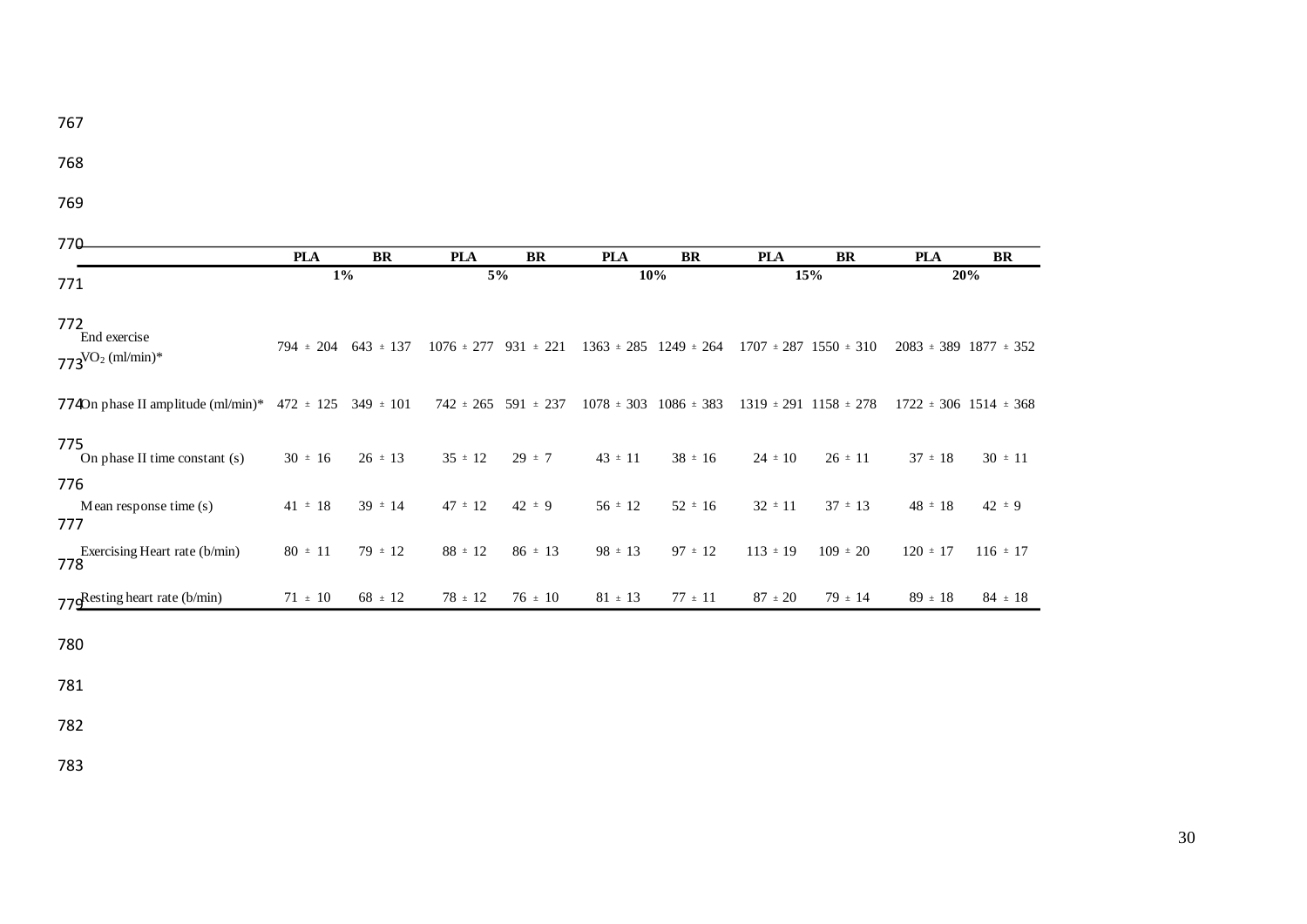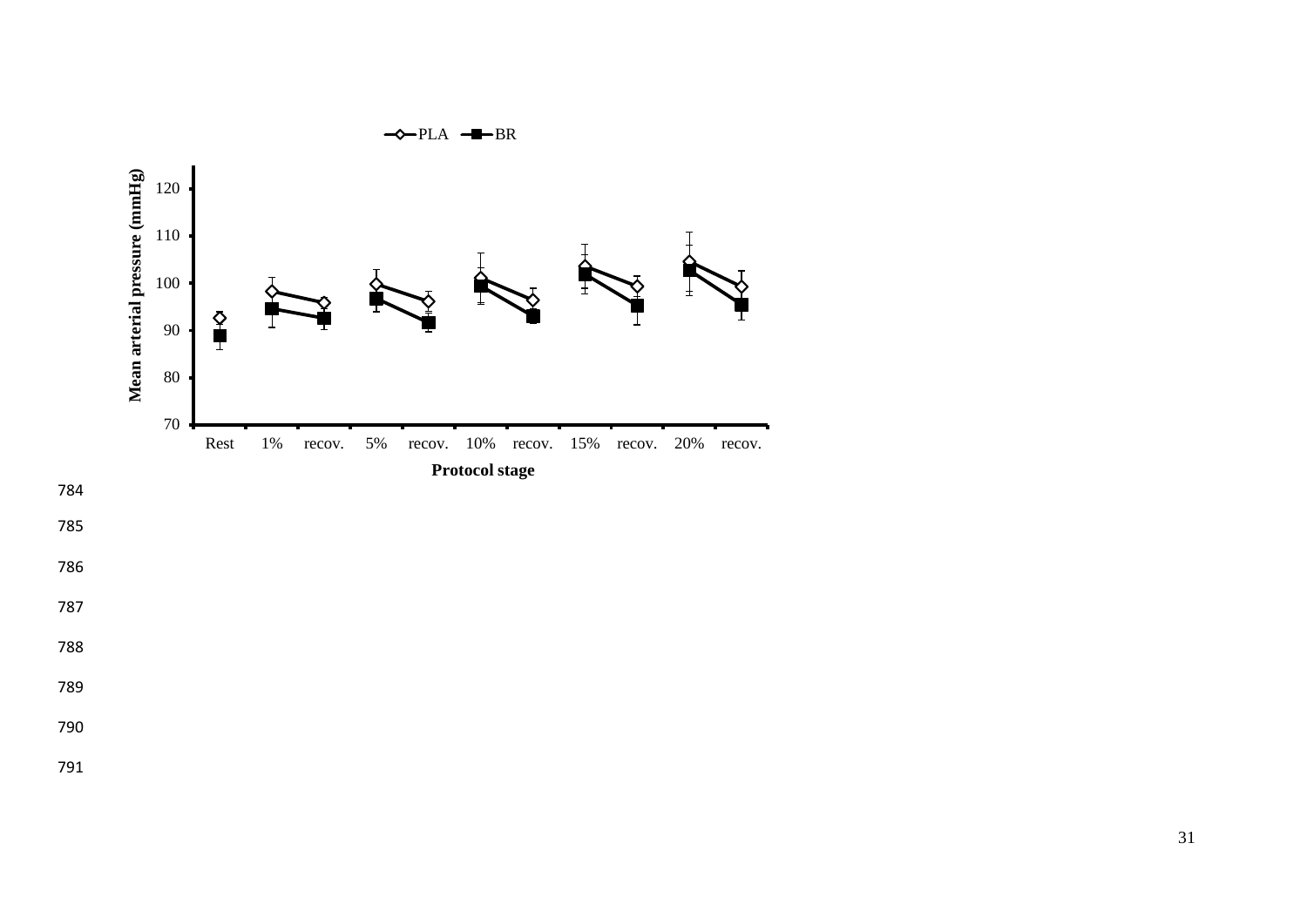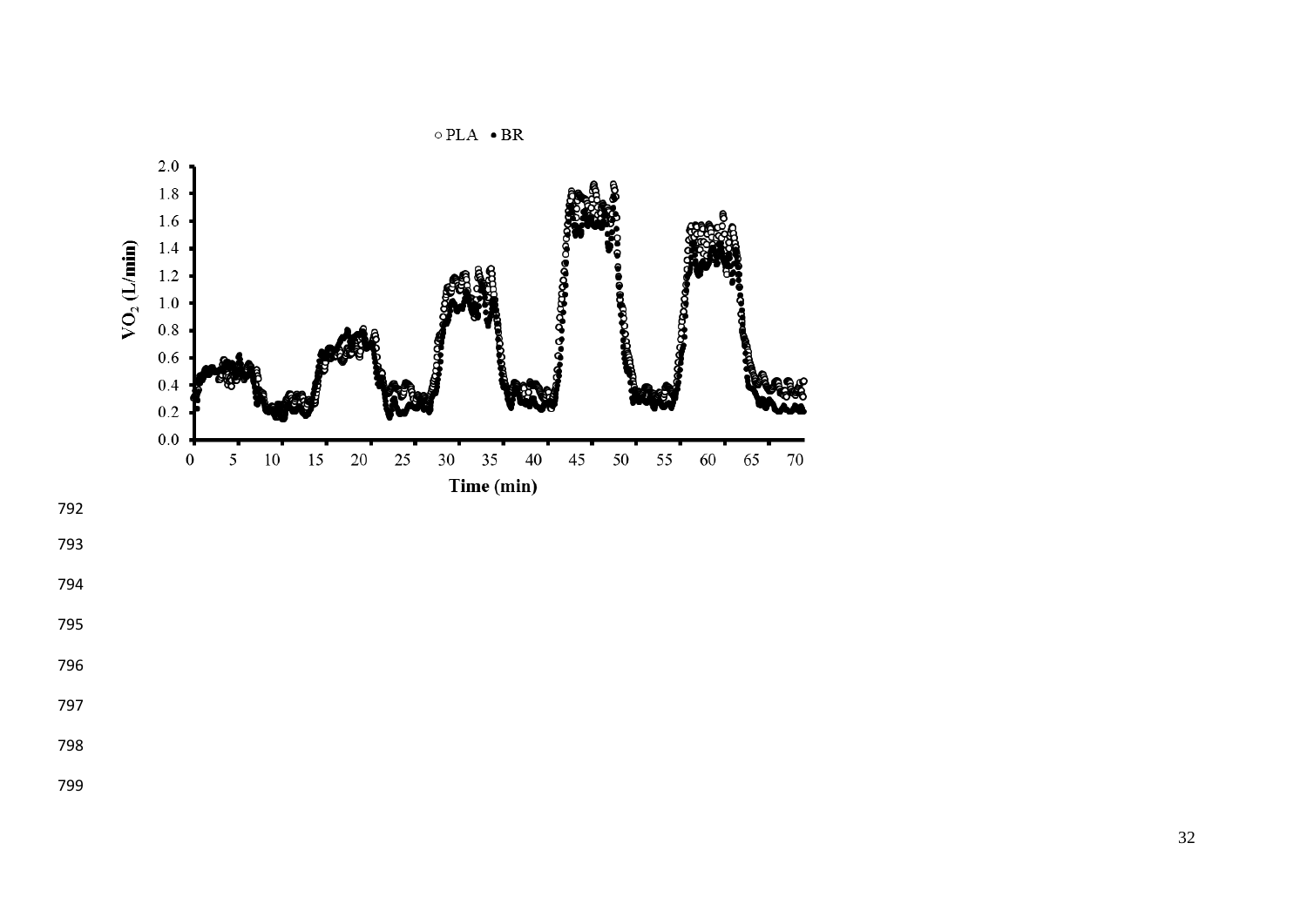



- 
-